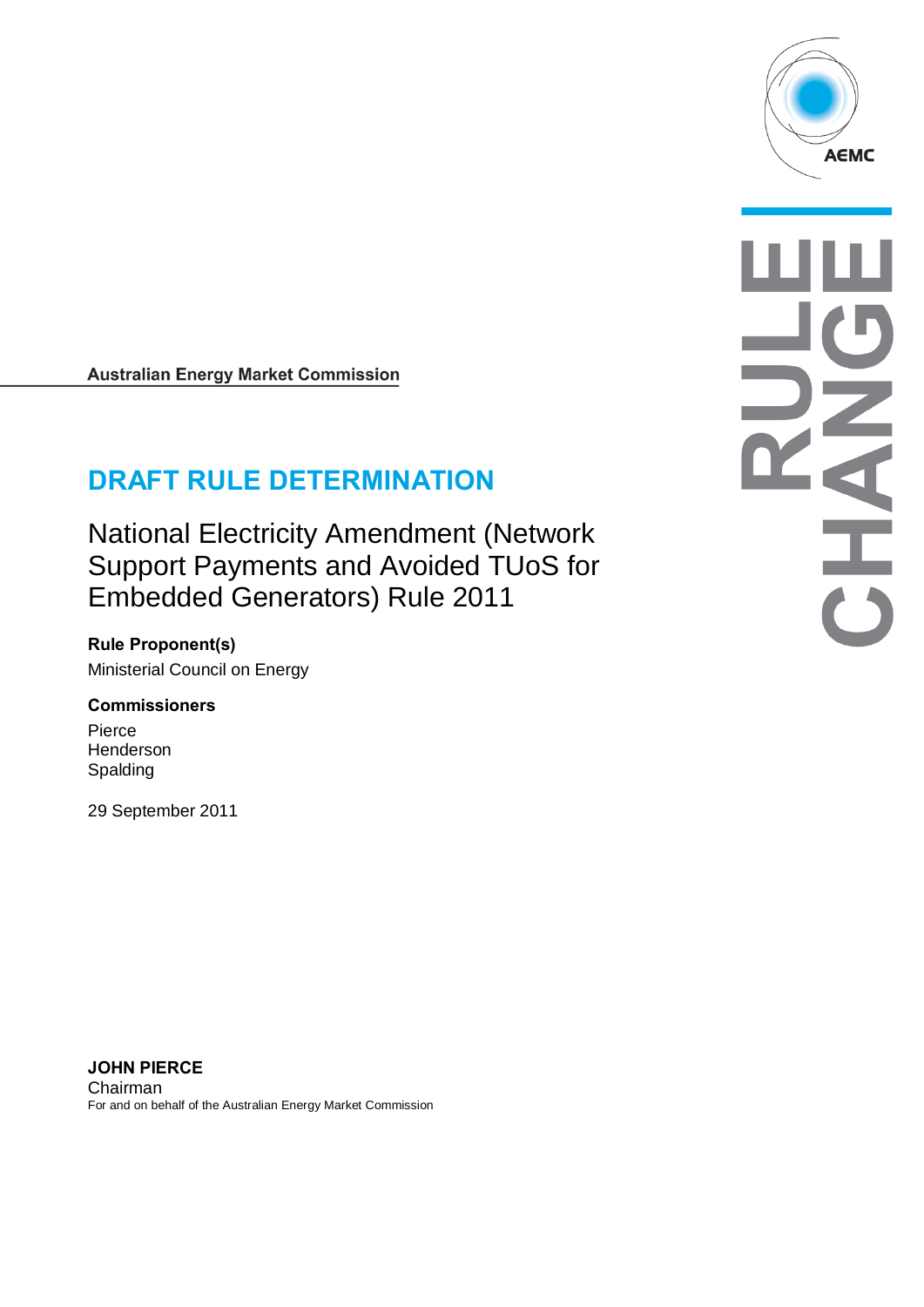#### **Inquiries**

Australian Energy Market Commission PO Box A2449 Sydney South NSW 1235

**E**: aemc@aemc.gov.au **T**: (02) 8296 7800 **F**: (02) 8296 7899

Reference: ERC0129

#### **Citation**

AEMC 2011, Network Support Payments and Avoided TUoS for Embedded Generators, Rule Determination, 29 September 2011 , Sydney

#### **About the AEMC**

The Council of Australian Governments, through its Ministerial Council on Energy (MCE), established the Australian Energy Market Commission (AEMC) in July 2005. The AEMC has two principal functions. We make and amend the national electricity and gas rules, and we conduct independent reviews of the energy markets for the MCE.

This work is copyright. The Copyright Act 1968 permits fair dealing for study, research, news reporting, criticism and review. Selected passages, tables or diagrams may be reproduced for such purposes provided acknowledgement of the source is included.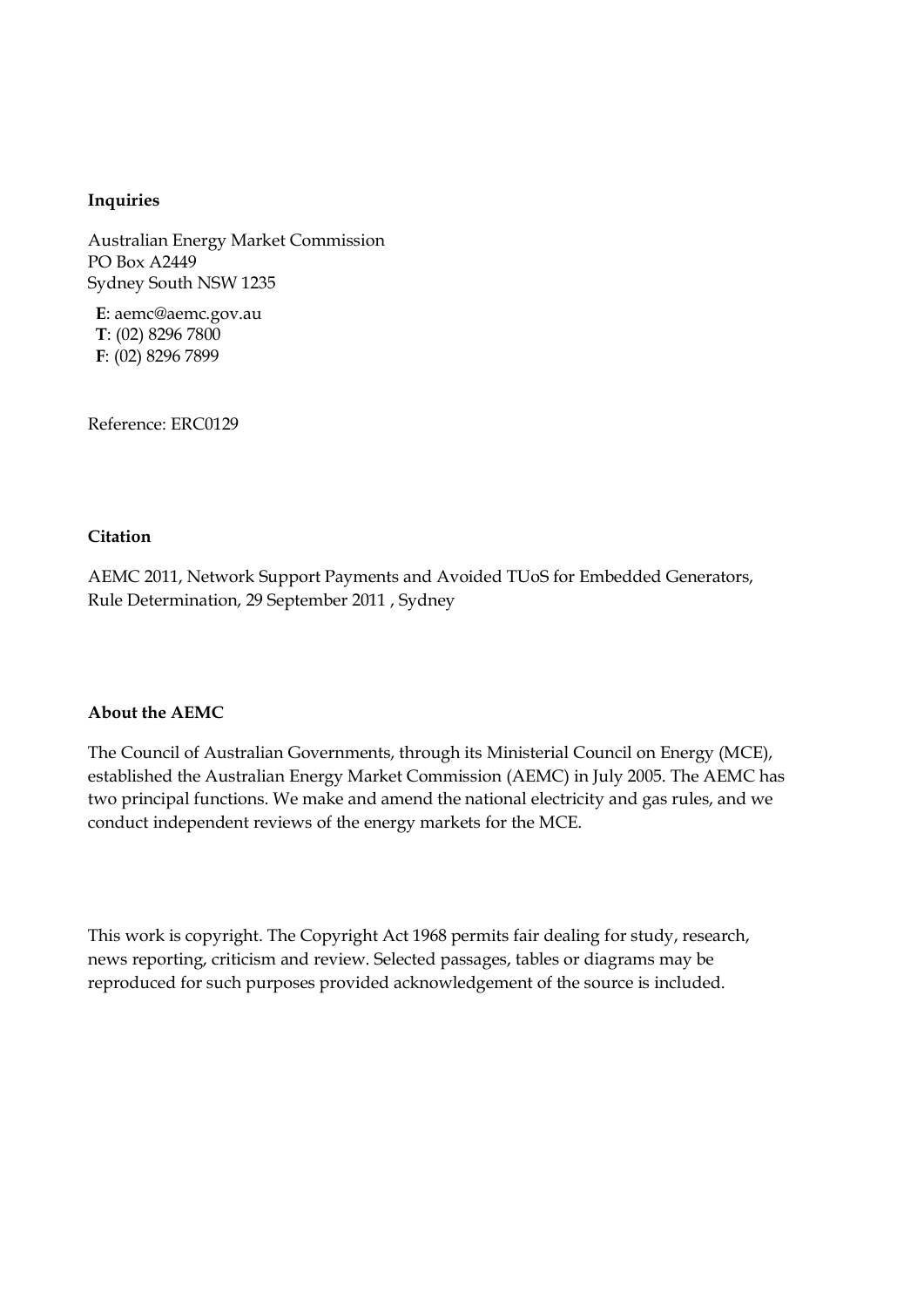## **Summary of draft Rule determination**

The Australian Energy Market Commission (AEMC or Commission) has determined to make a draft Rule in response to the Ministerial Council on Energy's (MCE) Rule change request regarding Network Support Payments and Avoided TUoS for Embedded Generators.

Generators who connect to the distribution network (embedded generators) have the potential to reduce the long term need for investment in transmission infrastructure. This is because embedded generators may be able to reduce the distribution network's need to be supplied from the transmission network.

There are currently two payments that embedded generators can receive to reflect this benefit they provide to the market. One is a network support payment directly from a Transmission Network Service Provider (TNSP) and the other is an avoided Transmission Use of System (TUoS) payment from the Distribution Network Service Provider (DNSP).

#### *The Proponent's Rule change request*

On 4 November 2010, the MCE submitted a Rule change request to the Commission. This request seeks to ensure that embedded generators are not over compensated, and therefore consumers overcharged, for the service they provide. Specifically, the Rule change request seeks to amend clause 5.5(h) of the National Electricity Rules to limit the requirement for DNSPs to make avoided TUoS payments to embedded generators. The proposal seeks to ensure an avoided TUoS payment only occurs where the embedded generator does not receive a network support payment from a TNSP.

### *The Commission's draft Rule determination*

The Commission has determined to make a proposed more preferable Rule. This draft Rule incorporates the principle from the proposed Rule that there should be an efficient level of compensation for embedded generators for the benefits they provide in terms of reduced need to augment the transmission network.

However, the draft Rule recognises that avoided TUoS payments and network support payments may compensate for different services. Accordingly, in some instances, it may be appropriate for an embedded generator to receive both payments.

In particular, a network support payment can include compensation for an enhanced or specific level of service. It might not (and should not have to) always capture the full benefits to the shared transmission network of the embedded generator. In contrast, an avoided TUoS payment compensates an embedded generator where its existence and operation leads to a decrease in a DNSP's use of the transmission network at peak times. A reduction in the peak use of the transmission network reduces the need to augment the transmission network.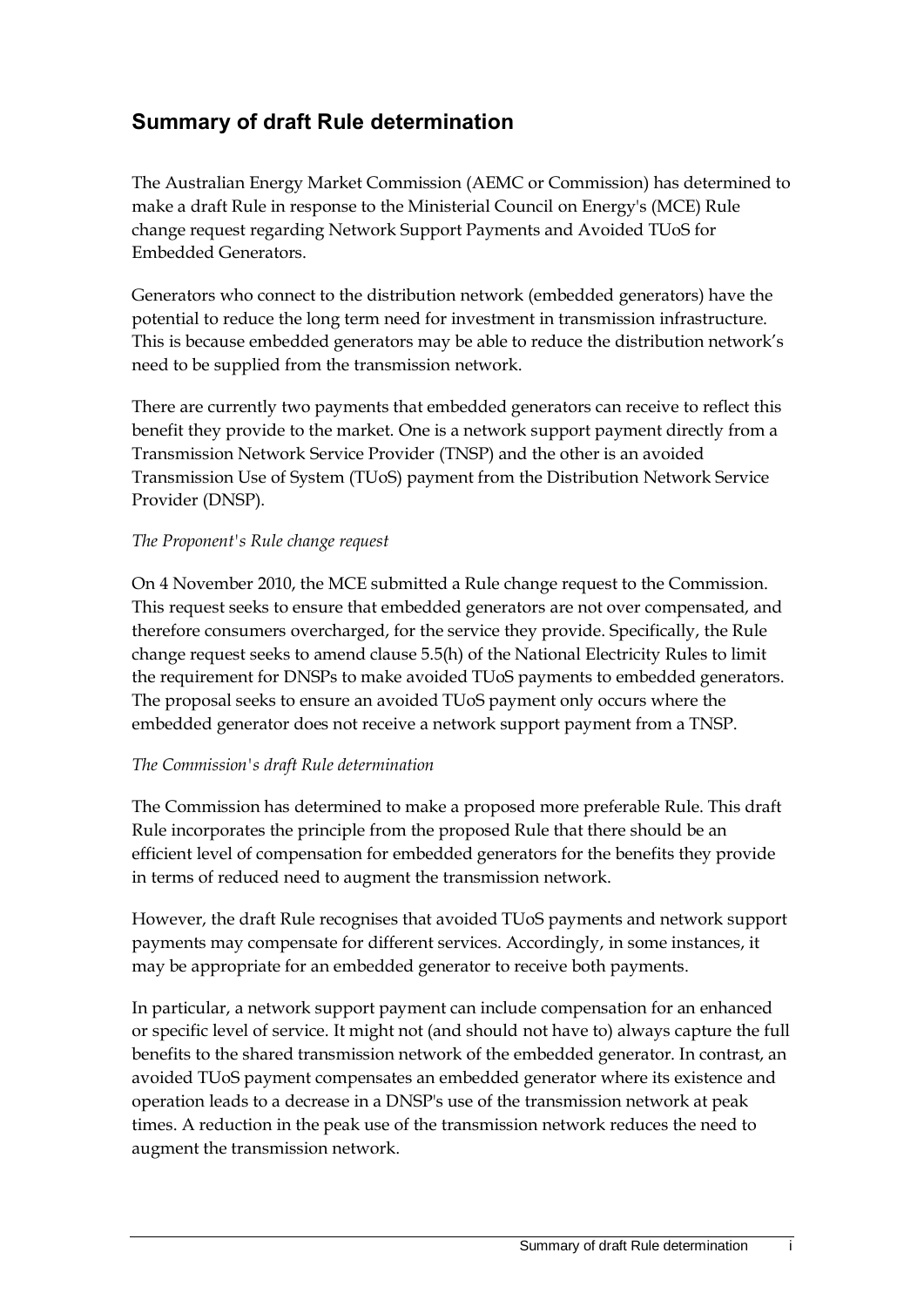When negotiating a network support payment, a TNSP has incentive, via the price control framework, to minimise the costs of the contracts for services it enters into. However, in practice, a degree of ambiguity exists with regard to how avoided TUoS is considered in negotiations between a TNSP and embedded generator. Therefore, the draft Rule includes a requirement for TNSPs to take avoided TUoS payments into consideration when negotiating a network support payment.

#### *Reasons for the Commission's draft Rule determination*

The Commission is satisfied that the draft Rule meets the Rule making test in that it will, or is likely to, contribute to the achievement of the National Electricity Objective (NEO). Moreover, in light of the useful information received from stakeholder submissions, the Commission is satisfied that the draft Rule will, or is likely to, better contribute to the achievement of the NEO than the proposed Rule.

In particular, the Commission considers that the draft Rule is likely to promote efficient investment in electricity services for the long term interests of consumers of electricity with respect to price and the reliability of supply of electricity. This is because it will ensure an embedded generator is efficiently compensated for the benefits it provides. This will provide incentives consistent with an efficient level of investment in embedded generation which, in turn, can contribute toward facilitating an efficient level of transmission investment. Additionally, the draft Rule will promote greater certainty and consistency when negotiations for network support payments occur between a TNSP and an embedded generator.

### *Consultation on the Rule change request*

The Commission commenced assessment of the Rule change request on 23 June 2011 by issuing a notice under section 95 of the National Electricity Law (NEL) and publishing a Consultation Paper prepared by AEMC staff. Eleven submissions were received in response to this first round of consultation.

The Commission has now given notice under section 99 of the NEL of the making of the draft Rule determination and draft Rule. Stakeholders are invited to make submissions to the Commission on this draft Rule determination, and these should be received by 10 November 2011.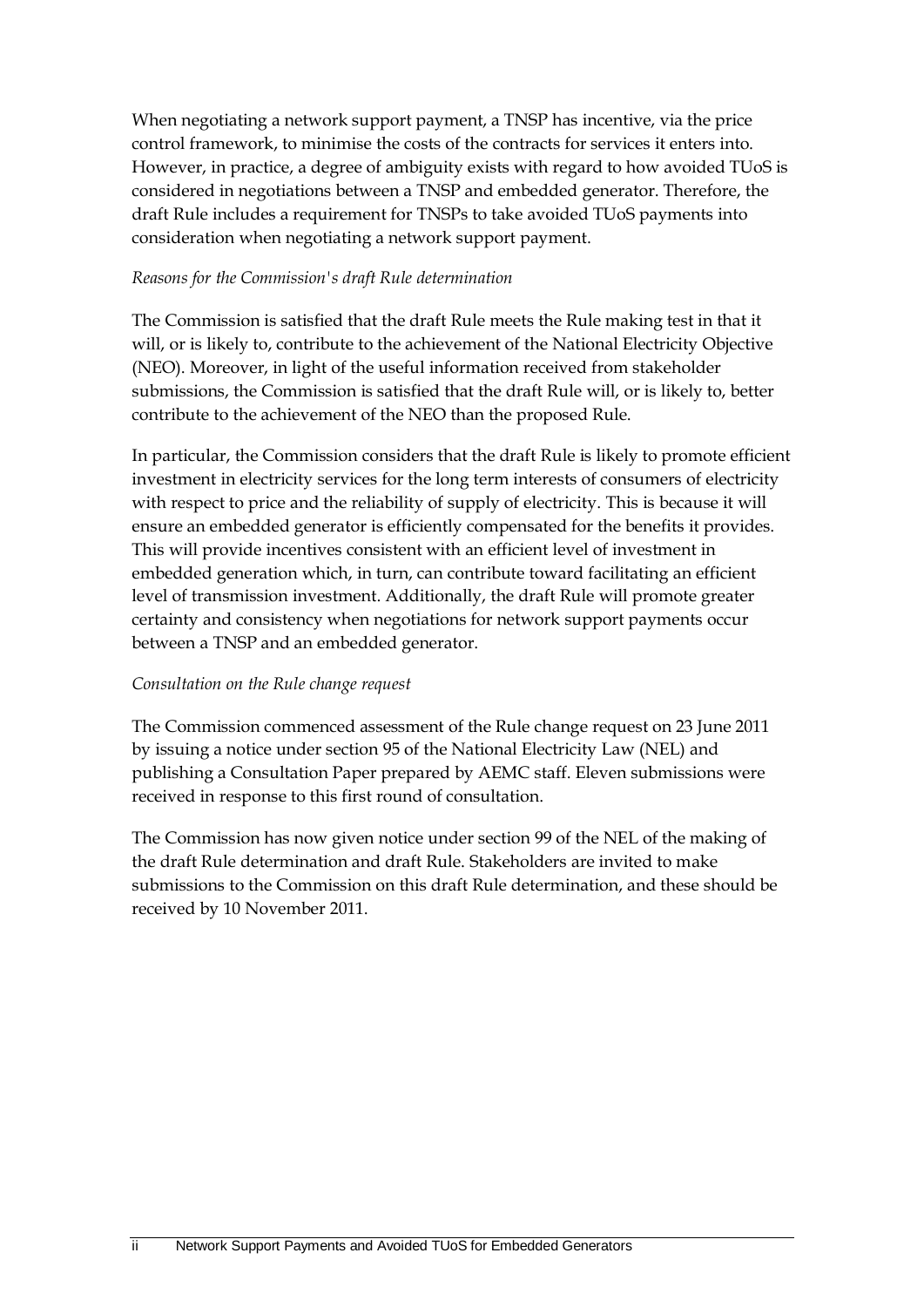## **Contents**

| 1              |     |  |  |
|----------------|-----|--|--|
|                | 1.1 |  |  |
|                | 1.2 |  |  |
|                | 1.3 |  |  |
|                | 1.4 |  |  |
|                | 1.5 |  |  |
| $\overline{2}$ |     |  |  |
|                | 2.1 |  |  |
|                | 2.2 |  |  |
|                | 2.3 |  |  |
|                | 2.4 |  |  |
|                | 2.5 |  |  |
| 3              |     |  |  |
|                | 3.1 |  |  |
|                | 3.2 |  |  |
|                | 3.3 |  |  |
| 4              |     |  |  |
| 5              |     |  |  |
|                |     |  |  |
|                | 5.2 |  |  |
|                | 5.3 |  |  |
|                | 5.4 |  |  |
| 6              |     |  |  |
|                | 6.1 |  |  |
|                | 6.2 |  |  |
|                | 6.3 |  |  |
|                | 6.4 |  |  |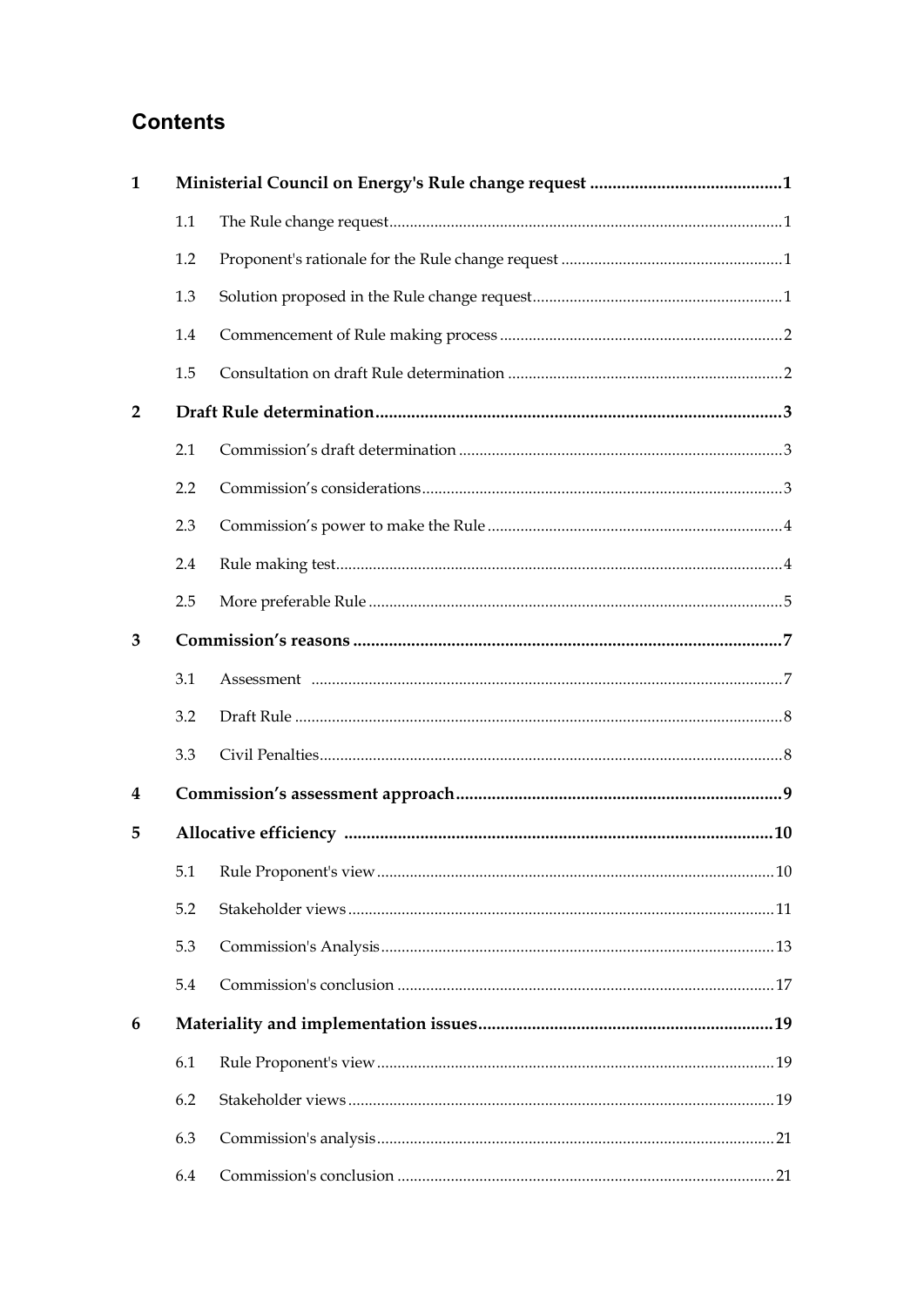| ${\bf A}$ |  |
|-----------|--|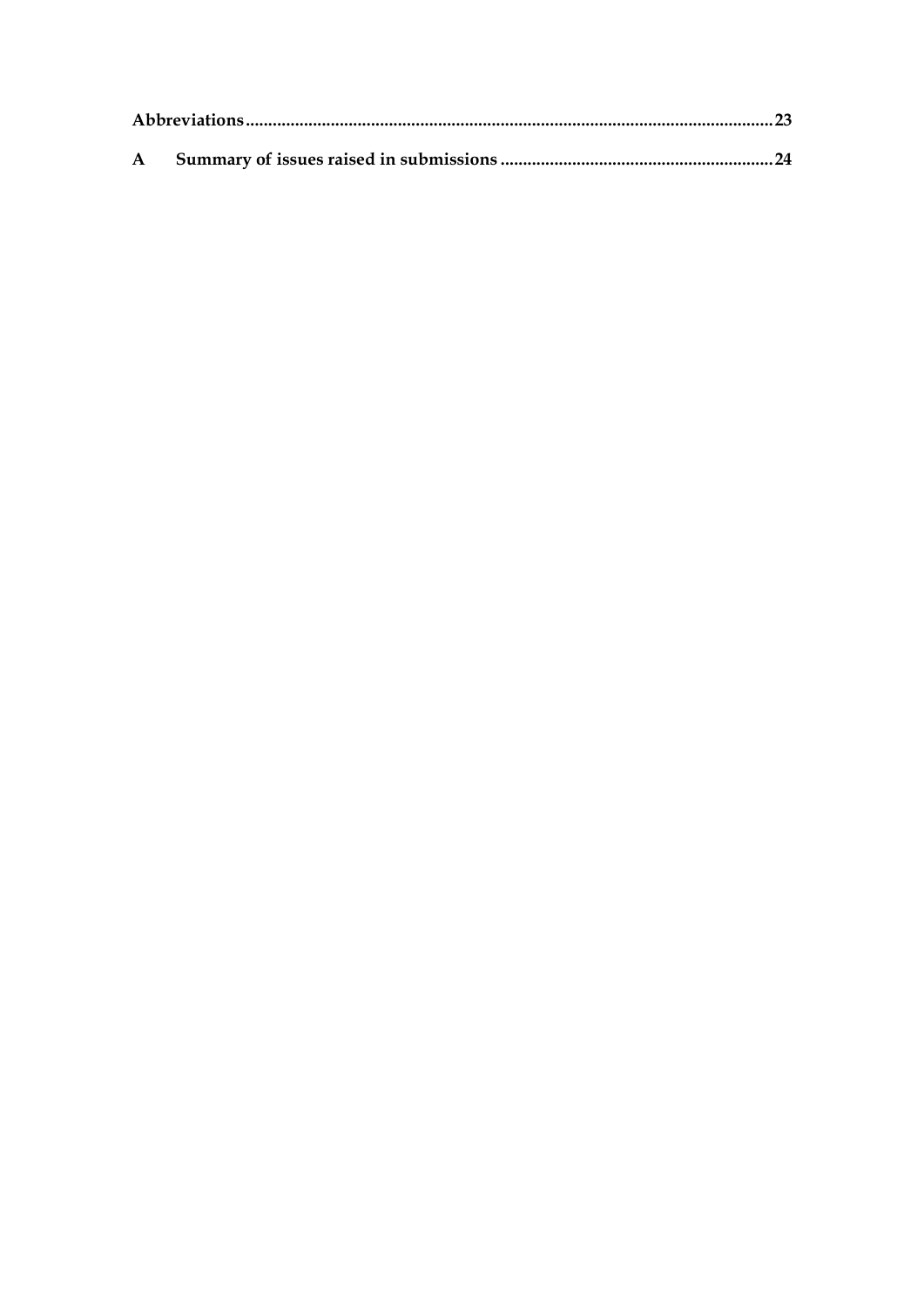## <span id="page-6-0"></span>**1 Ministerial Council on Energy's Rule change request**

### <span id="page-6-1"></span>**1.1 The Rule change request**

On 4 November 2010, the Ministerial Council on Energy (MCE) (Rule Proponent) submitted a Rule change request to the Australian Energy Market Commission (AEMC or Commission) to make a Rule to limit the requirement for a Distribution Network Service Provider (DNSP) to make an avoided Customer Transmission Use of System ('avoided TUoS') payment to an embedded generator. The proposal seeks to ensure a payment only occurs where the embedded generator does not receive a network support payment from a Transmission Network Service Provider (TNSP).

The MCE's original Rule change request sought to initiate three separate Rule changes related to demand side participation consistent with the recommendations of the AEMC's Stage 2 Final Report on Review of Demand Side Participation in the NEM (Stage 2 DSP Review) 1. However, as the subject matter of each proposed Rule is not related or inter-dependent, the proposed Rule change has been disaggregated into three separate projects to allow the AEMC to efficiently assess each Rule on its merits<sup>2</sup>.

### <span id="page-6-2"></span>**1.2 Proponent's rationale for the Rule change request**

In its Rule change request, the MCE provided its rationale for the proposed change. The MCE considered that to provide an avoided TUoS payment when an embedded generator is already in receipt of a network support payment would be a double-payment to embedded generators. As a result, the MCE considered that the locational and operational incentives to embedded generators would be over-signalled and contribute to higher long term costs for electricity consumers<sup>3</sup>.

### <span id="page-6-3"></span>**1.3 Solution proposed in the Rule change request**

The Rule Proponent sought to resolve the issues referred to in section 1.2 through its Rule change request which seeks to amend clause 5.5(h) of the Rules to limit the requirement for DNSPs to make avoided TUoS payments to embedded generators. The proposal seeks to ensure a payment only occurs where the embedded generator does not receive a network support payment from a TNSP.

<sup>1</sup> AEMC 2009, *Review of Demand-Side Participation in the National Electricity Market*, Final Report, 27 November 2009, Sydney. A copy of this document may be accessed from the AEMC website at www.aemc.gov.au.

<sup>&</sup>lt;sup>2</sup> The two other Rule change requests raised by the MCE are ERC0127 'Efficiency benefit sharing scheme and demand management expenditure by transmission businesses' and ERC0128 'Inclusion of embedded generation research into demand management incentive scheme'. A copy of documents related to these Rule changes may be accessed from the AEMC website at www.aemc.gov.au.

<sup>3</sup> MCE, Rule Change Request, 4 November 2010, p. 5.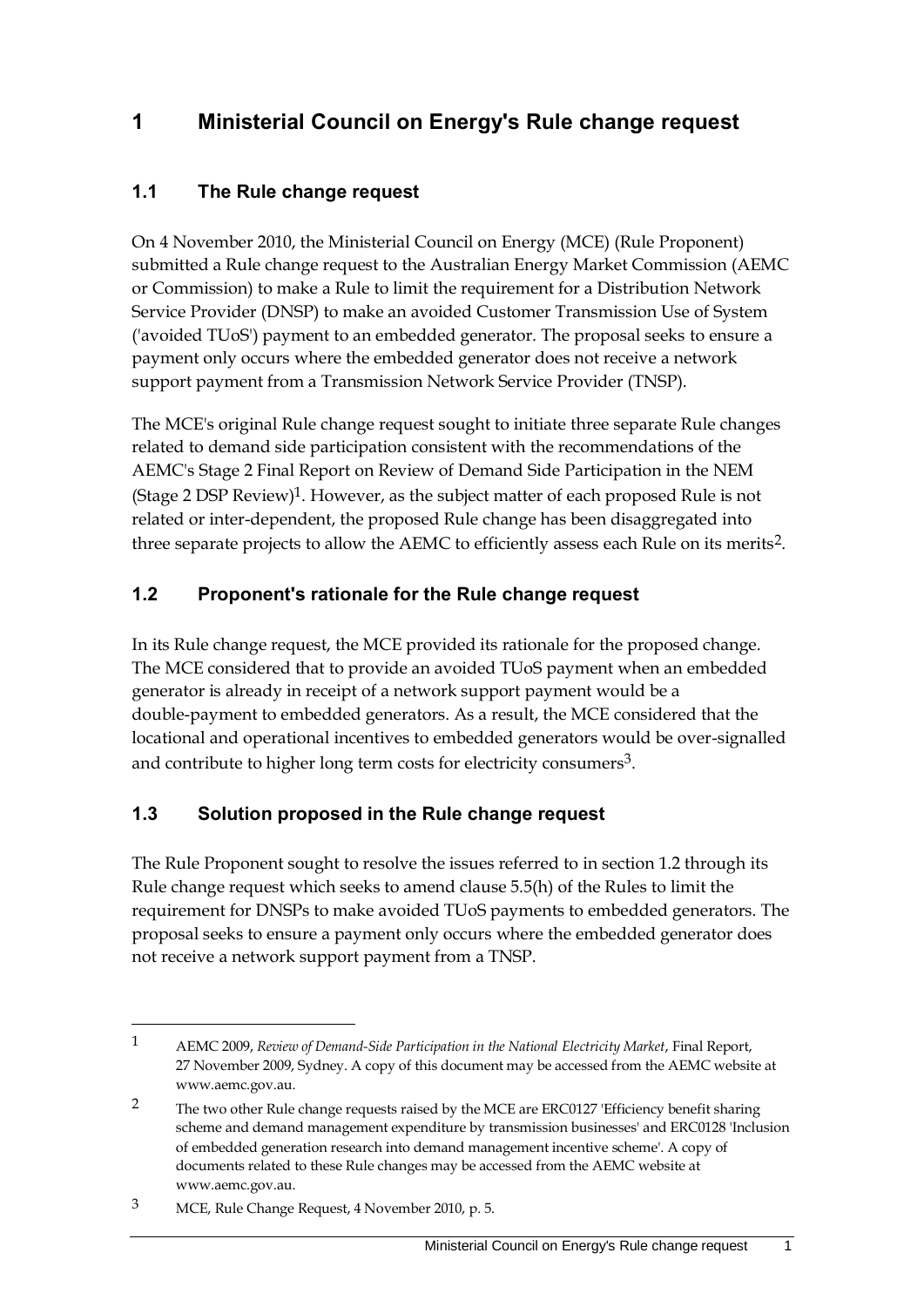The Rule change proposal would not alter the existing requirement for DNSPs to make avoided TUoS payments in circumstances where network support payments did not exist.

The Proponent's Rule change request included a proposed Rule to give effect to these amendments (proposed Rule).

## <span id="page-7-0"></span>**1.4 Commencement of Rule making process**

On 23 June 2011, the Commission published a notice under section 95 of the National Electricity Law (NEL) advising of its intention to commence the Rule making process and the first round of consultation in respect of the Rule change request. A consultation paper prepared by AEMC staff identifying specific questions for consultation was also published with the Rule change request. Submissions closed on 21 July 2011.

The Commission received eleven submissions on the Rule change request as part of the first round of consultation. They are available on the AEMC website<sup>4</sup>. A summary of the issues raised in submissions and the Commission's response to each issue is contained in Appendix [A](#page-29-0).

## <span id="page-7-1"></span>**1.5 Consultation on draft Rule determination**

In accordance with the notice published under section 99 of the NEL, the Commission invites submissions on this draft Rule determination, including the draft Rule, by 10 November 2011.

In accordance with section 101(1a) of the NEL, any person or body may request that the Commission hold a hearing in relation to the draft Rule determination. Any request for a hearing must be made in writing and must be received by the Commission no later than 6 October 2011.

Submissions and requests for a hearing should quote project number "ERC0129" and may be lodged online at www.aemc.gov.au or by mail to:

Australian Energy Market Commission PO Box A2449 SYDNEY SOUTH NSW 1235

<sup>4</sup> www.aemc.gov.au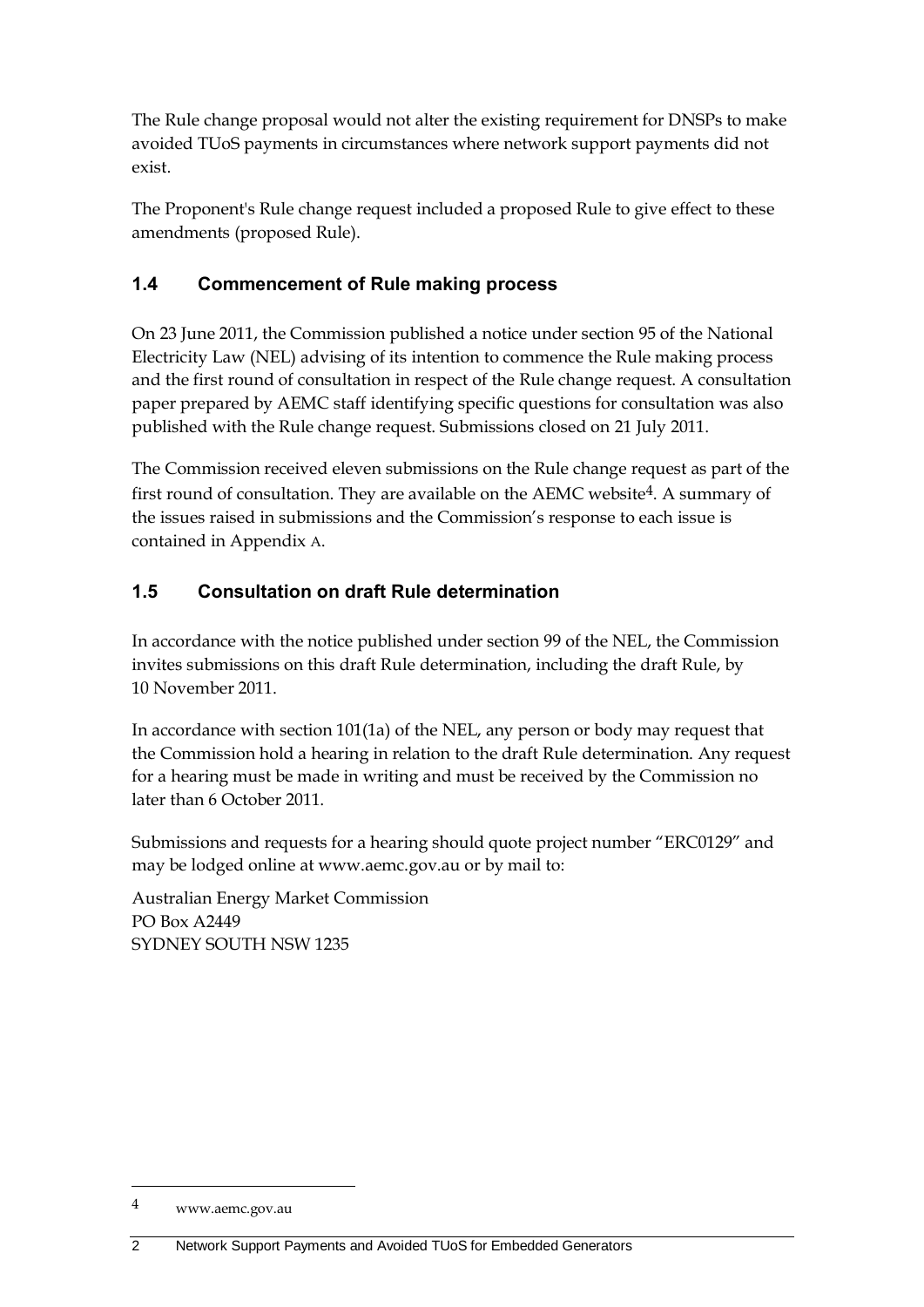## <span id="page-8-0"></span>**2 Draft Rule determination**

### <span id="page-8-1"></span>**2.1 Commission's draft determination**

In accordance with section 99 of the NEL the Commission has made this draft Rule determination in relation to the Rule proposed by the MCE.

The Commission has determined it should not make the proposed Rule but should instead make a more preferable Rule.<sup>5</sup> The proposed more preferable Rule incorporates the principle from the proposed Rule that there should be an efficient level of compensation for embedded generators for the benefits they provide in terms of reduced need to augment the transmission network.

However, rather than creating circumstances where a DNSP would be prohibited from making an avoided TUoS payment, the proposed more preferable Rule obligates the TNSP to take avoided TUoS payments into consideration when negotiating a network support payment with an embedded generator.

The Commission's reasons for making this draft Rule determination are set out in section [3.1.](#page-12-1)

A draft of the proposed more preferable Rule that the Commission proposes to be made (draft Rule) is attached to and published with this draft Rule determination. Its key features are described in section [3.2.](#page-13-0)

### <span id="page-8-2"></span>**2.2 Commission's considerations**

In assessing the Rule change request the Commission considered:

- the Commission's powers under the NEL to make the Rule;
- the Rule change request;

- the fact that there is no relevant MCE Statement of Policy Principles<sup>6</sup>;
- the Commission's recommendations to the MCE in the Stage 2 Review of Demand-Side Participation in the National Electricity Market<sup>7</sup>;

<sup>5</sup> Under section 91A of the NEL the AEMC may make a Rule that is different (including materially different) from a market initiated proposed Rule (a more preferable Rule) if the AEMC is satisfied that having regard to the issue or issues that were raised by the market initiated proposed Rule (to which the more preferable Rule relates), the more preferable Rule will or is likely to better contribute to the achievement of the National Electricity Objective.

<sup>6</sup> Under section 33 of the NEL the AEMC must have regard to any relevant MCE statement of policy principles in making a Rule.

<sup>7</sup> AEMC 2009, *Review of Demand-Side Participation in the National Electricity Market*, Final Report, 27 November 2009, Sydney.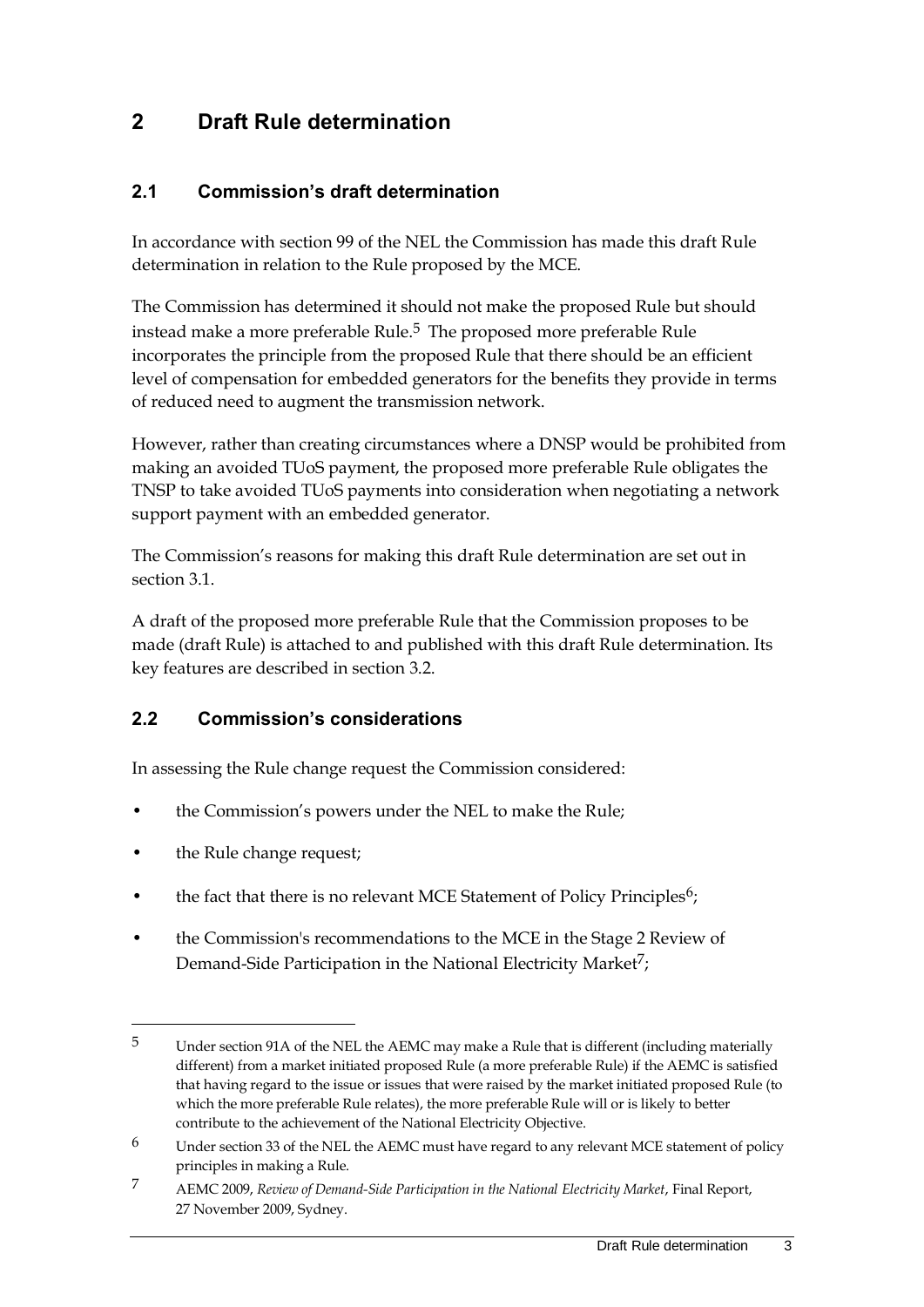- submissions received during first round consultation; and
- the Commission's analysis as to the ways in which the Proposed Rule and the draft Rule will or is likely to, contribute to the National Electricity Objective (NEO).

### <span id="page-9-0"></span>**2.3 Commission's power to make the Rule**

The Commission is satisfied that the draft Rule falls within the subject matter about which the Commission may make Rules. The draft Rule falls within section 34 of the NEL and Schedule 1 to the NEL.

The draft Rule falls within the subject matters set out in section 34 (1)(a)(iii) of the NEL as it relates to:

"the activities of persons (including Registered Participants) participating in the national electricity market or involved in the operation of the national electricity system."

The draft Rule also falls under the following subject matter under Schedule 1 of the NEL, namely:

Item 34: "the payment of money (including the payment of interest)- ...(c) for any service provided under the Rules in respect of which the Rules require payment".

This is because the Rule change relates to network support payments which compensate for alternatives to network augmentation and payments for avoided Customer TUoS charges made under 5.5(h) of the Rules.

## <span id="page-9-1"></span>**2.4 Rule making test**

Under section 88(1) of the NEL the Commission may only make a Rule if it is satisfied that the Rule will, or is likely to, contribute to the achievement of the NEO. This is the decision making framework that the Commission must apply.

The NEO is set out in section 7 of the NEL as follows:

"The objective of this Law is to promote efficient investment in, and efficient operation and use of, electricity services for the long term interests of consumers of electricity with respect to:

- (a) price, quality, safety, reliability and security of supply of electricity; and
- (b) the reliability, safety and security of the national electricity system."

For the Rule change request, the Commission considers that the relevant aspect of the NEO is the promotion of efficient investment in electricity services for the long term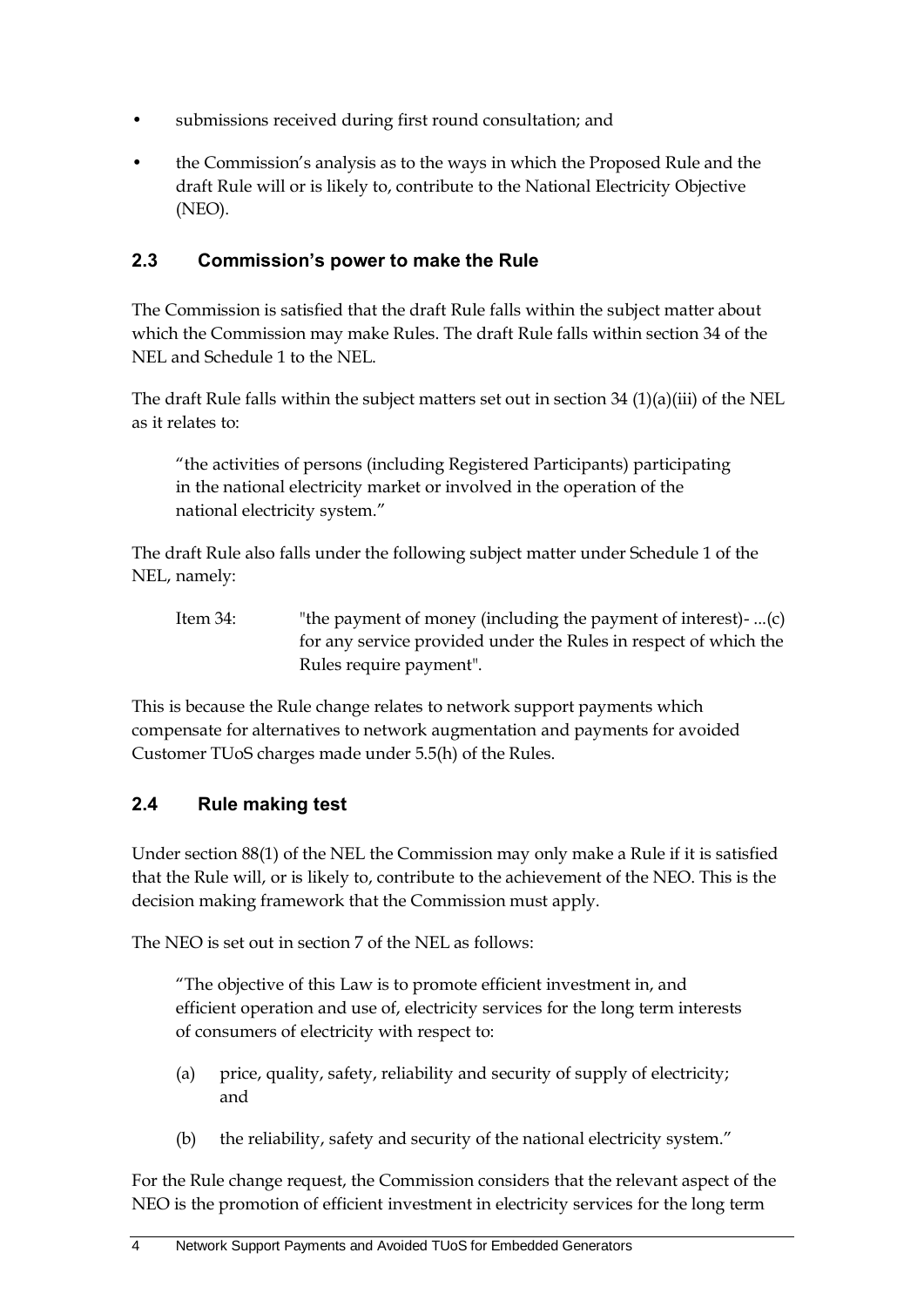interests of consumers of electricity with respect to price and the reliability of supply of electricity8.

The Commission is satisfied that the draft Rule will, or is likely to, contribute to the achievement of the NEO because it promotes greater certainty and consistency when negotiations for network support payments occur between a TNSP and an embedded generator. This will provide incentives consistent with an efficient level of investment in embedded generation which, in turn, can contribute toward facilitating an efficient level of transmission investment.

Specifically, the draft Rule promotes efficiency in that it will, or is likely to:

- contribute to ensuring an efficient level of compensation is made available to embedded generators commensurate with the level of service they provide. It would reduce any risk that TNSPs could enter network support agreements which over-compensate the embedded generator (which would lead to locational incentives being over-signalled and therefore the potential for inefficient outcomes); and
- remove ambiguity for TNSPs and embedded generators with regard to how avoided TUoS should be treated when negotiating a network support payment.

### *Compatibility with AEMO's declared network functions*

Under section 91(8) of the NEL the Commission may only make a Rule that has effect with respect to an adoptive jurisdiction if satisfied that the proposed Rule is compatible with the proper performance of Australian Energy Market Operator (AEMO)'s declared network functions. The draft Rule would require AEMO, in its capacity as a TNSP in Victoria, to take into account avoided TUoS in any relevant negotiations with an embedded generator. The Commission believes this requirement is compatible with the proper performance of AEMO's declared network functions under section 50C of the NEL, in particular to plan, authorise, contract for, and direct, augmentation of the declared shared network.

Under section 91(9) of the NEL the Commission may only make a Rule that affects the allocation of powers, functions and duties between AEMO and a declared transmission system operator if AEMO consents to the making of the Rule. As the draft Rule only affects the activity of negotiating a network support payment with an embedded generator in any instance when this occurs, and not who undertakes this negotiation, it does not alter the relevant allocation of powers, functions and duties.

## <span id="page-10-0"></span>**2.5 More preferable Rule**

 $\overline{a}$ 

Under section 91A of the NEL, the AEMC may make a Rule that is different (including materially different) from a market initiated proposed Rule (a more preferable Rule) if

<sup>8</sup> Under section 88(2), for the purposes of section 88(1) the AEMC may give such weight to any aspect of the NEO as it considers appropriate in all the circumstances, having regard to any relevant MCE Statement of Policy Principles.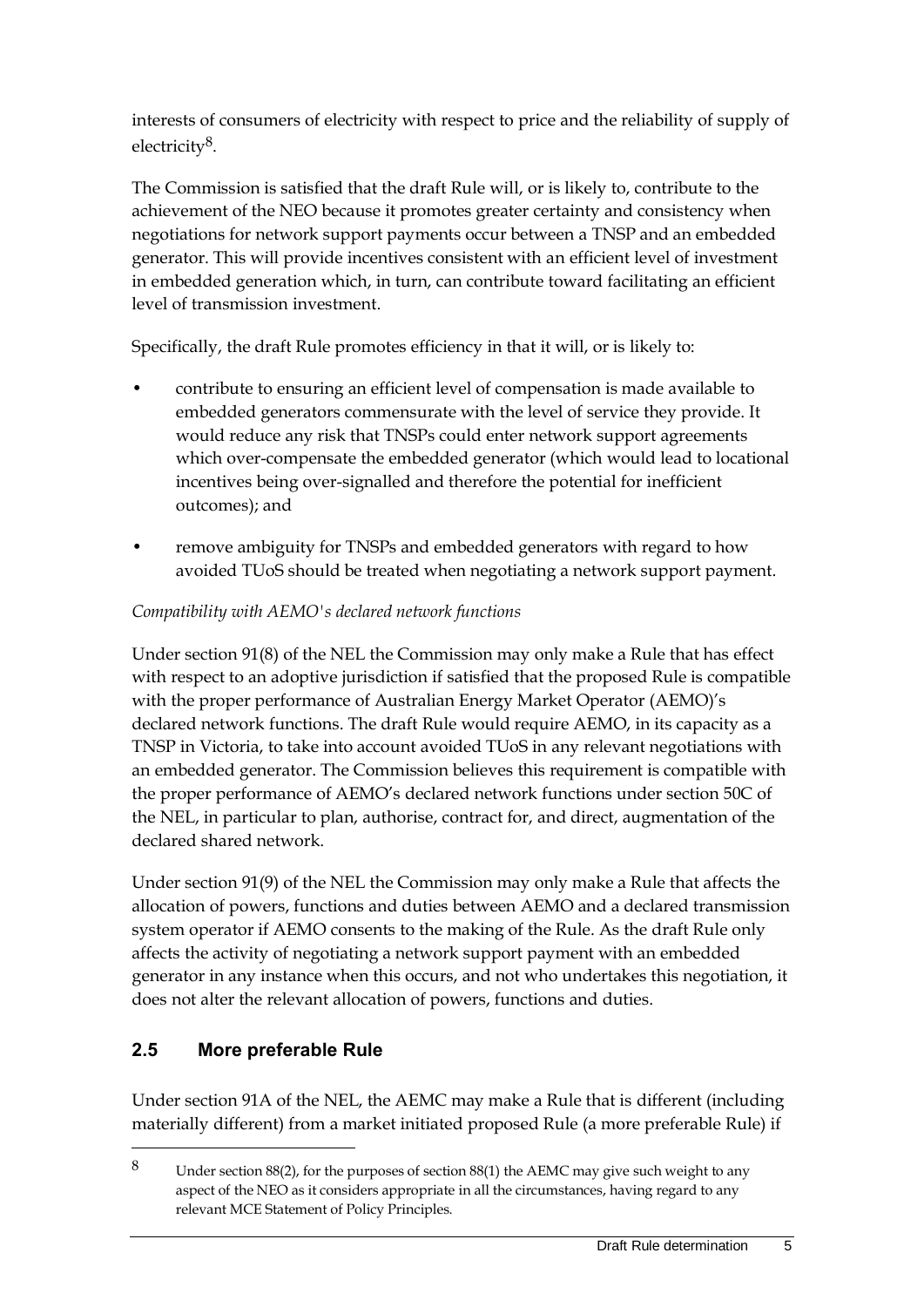the AEMC is satisfied that, having regard to the issue or issues that were raised by the market initiated proposed Rule (to which the more preferable Rule relates), the more preferable Rule will or is likely to better contribute to the achievement of the NEO.

The proposed more preferable Rule incorporates the principle from the proposed Rule that there should be an efficient level of compensation for embedded generators for the benefits they provide in terms of reduced need to augment the transmission network.

Having regard to the issues raised by the Rule proposed in the Rule change request, the Commission is satisfied that the draft Rule will, or is likely to, better contribute to the NEO than the proposed Rule for the following reasons:

- the draft Rule would more effectively promote an efficient level of compensation being made available to the embedded generator than the proposed Rule because:
	- ensuring that the level of avoided TUoS is taken into account when negotiating a network support payment would make it clear that a TNSP must take into consideration the services provided by the embedded generator and compensated for by avoided TUoS. This would assist the TNSP in determining what an efficient network support payment would be for the enhanced service provided by the embedded generator; and
	- allowing both network support and avoided TUoS payments gives a TNSP the ability to construct a network support agreement for which the network support payment targets a specific service to be provided by an embedded generator (and which does not necessarily have to include the potential benefits to the entire shared transmission network);
- prohibition of both payments at the same time would add complexity (due to the need to incorporate a mechanism for DNSPs to be made aware of TNSPs network support payments to embedded generators) and ongoing administrative costs; and
- the transparency, in terms of the value assigned to each service provided, by maintaining two separate payments would be maintained and can be more readily scrutinised.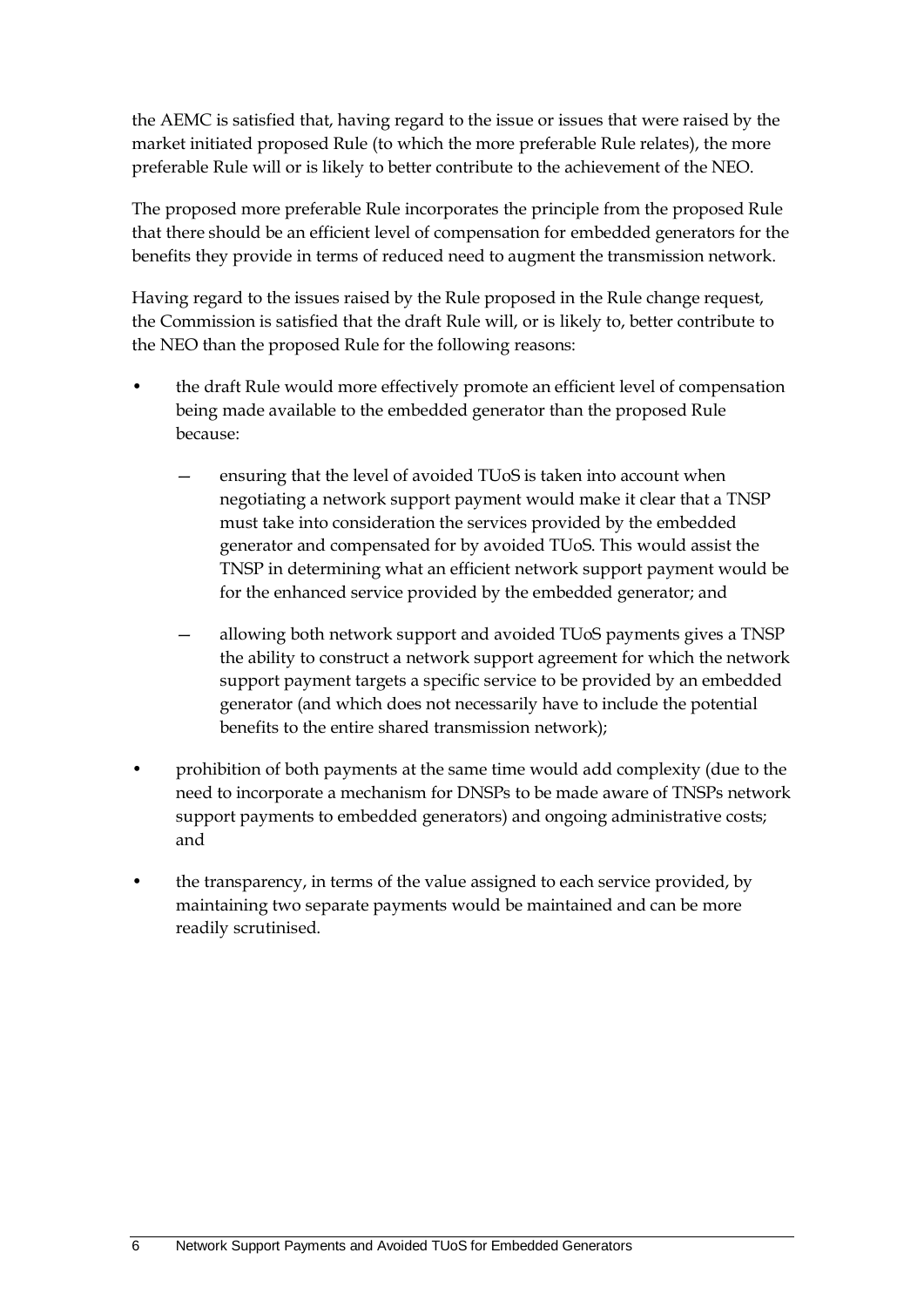## <span id="page-12-0"></span>**3 Commission's reasons**

The Commission has analysed the Rule change request and assessed the issues that it raises. For the reasons set out below and in the following chapters, the Commission has determined that a proposed more preferable Rule, rather than the proposed Rule, should be made.

## <span id="page-12-1"></span>**3.1 Assessment**

In determining what arrangements would be most effective at ensuring that locational and operational incentives to embedded generators are efficiently signalled, it is necessary to determine whether the current arrangements could lead to inefficient outcomes.

This section outlines that the current arrangements could lead to inefficient outcomes in circumstances where the embedded generator obtains a network support payment which compensates for benefits and services compensated by avoided TUoS. However, it also concludes that flexibility is also required to allow both payments because there are potential circumstances where the services provided are not the same.

### *Potential for inefficient compensation*

 $\overline{a}$ 

There is currently the potential for an embedded generator to be over-compensated where a network support payment recompenses for benefits that an embedded generator provides to the shared transmission network via decreasing peak demand. This benefit is currently reflected by avoided TUoS payments and should not be reflected in a network support payment were both payments to co-exist. Where over-compensation occurs, this would result in incentives to the embedded generator being over-signalled which would contribute to higher long terms costs for electricity consumers.

Going forward, the Rules should be robust to address the risk of inefficient compensation, which may increase over time due to both the amount of embedded generation increasing and TNSPs seeking innovative solutions to defer transmission network augmentation.

### *Variation of potential benefits an embedded generator can provide a TNSP*

Analysis undertaken and evidence provided in response to the first round of consultation indicates that an embedded generator could provide one or more of a number of different services which reduce the need for a TNSP to augment the shared transmission network. This might include an enhanced (or firm) service over that for which the benefits for avoided TUoS compensates, or a more specific service related to time of the day or deferring a particular upgrade<sup>9</sup>.

<sup>9</sup> The potential variation of service is described in more detail in chapter 5.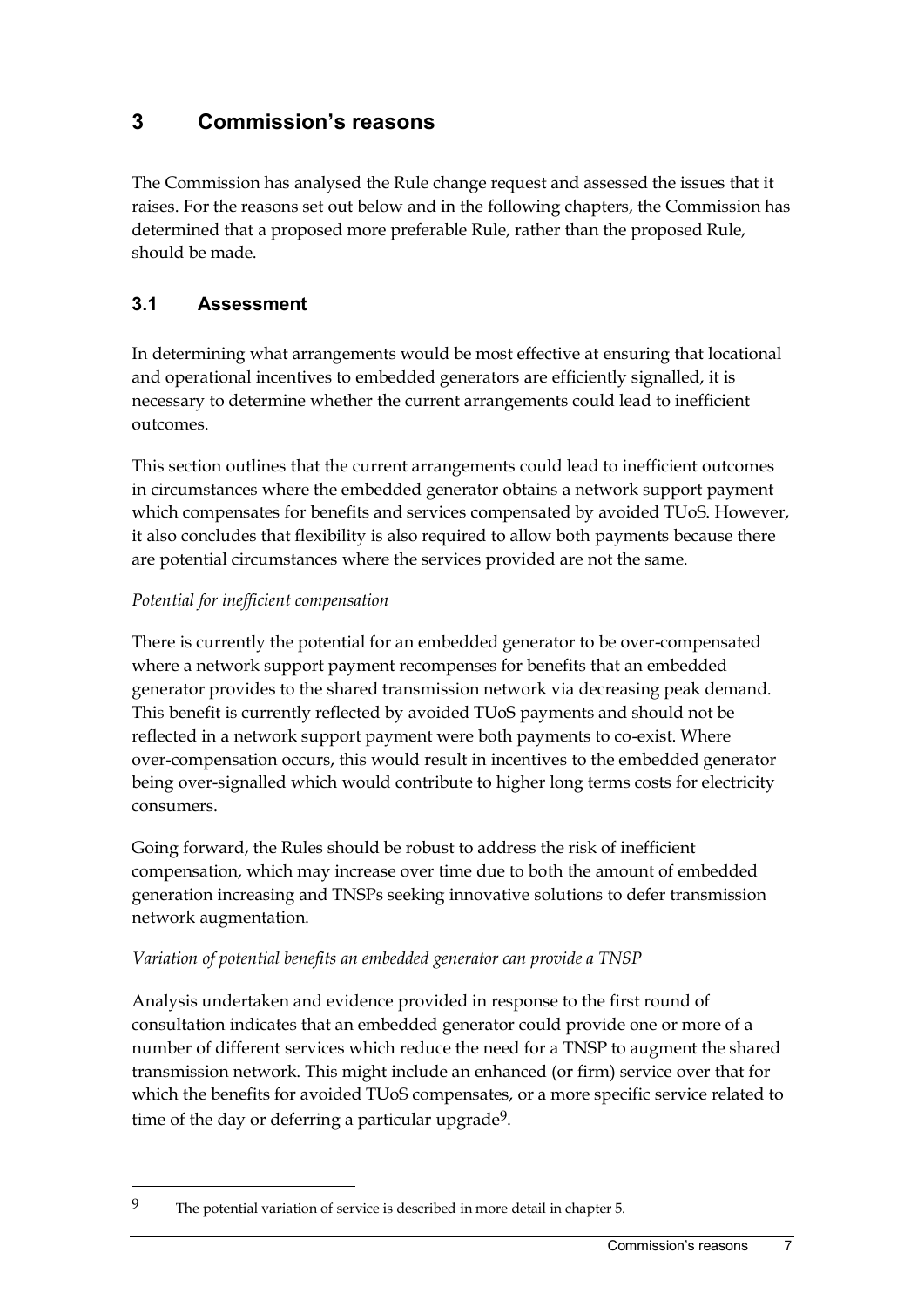The variety of potential services, and the benefit from being able to target desired services in a network support payment, warrants the possibility for the embedded generator being able to obtain both payments where this efficiently compensates them for the services provided.

### *Benefit of TNSPs considering avoided TUoS when negotiating network support payments*

The Commission believes that the most efficient outcome would be achieved by ensuring that the TNSP takes into account avoided TUoS payments as well as all the benefits provided by an embedded generator if and when it decides to enter a network support agreement<sup>10</sup> with that embedded generator. This would ensure that incentives are appropriately signalled, and therefore encourage an efficient level of investment in embedded generation. Additionally, flexibility will remain for TNSPs to provide network support payments to embedded generators which target a certain service.

Currently, it may not be considered obvious how (and whether) avoided TUoS should be treated when a TNSP and embedded generator enter negotiations for a network support payment. By making it clear that avoided TUoS payments should be taken into account, the draft Rule will also reduce this ambiguity.

Additionally, the draft Rule does not result in an ongoing administrative burden that would exist under the proposed Rule. Further, it would maintain the distinction between avoided TUoS payments and network support payments which ensures the value assigned to each service can be more readily scrutinised.

## <span id="page-13-0"></span>**3.2 Draft Rule**

The draft Rule places an obligation on TNSPs to take into account the service being provided by an embedded generator, and the extent to which the embedded generator will be compensated for those services by avoided TUoS payments, when negotiating a network support payment with an embedded generator.

The draft Rule is incorporated into the Rules by inserting a new clause after 5.6.2(l). The draft Rule has been published simultaneously with this draft determination.

## <span id="page-13-1"></span>**3.3 Civil Penalties**

 $\overline{a}$ 

The draft Rule does not amend any Rules that are currently classified as civil penalty provisions under the National Electricity (South Australia) Law or Regulations. The Commission does not propose to recommend to the MCE that the additional clause in the draft Rule be classified as a civil penalty provision. This is because the additional clause places an obligation on TNSPs to take certain matters into account. However, it allows flexibility for TNSPs to discharge this obligation in a means they deem most efficient.

<sup>10</sup> That is, a network support agreement with a network support payment (as defined in the Rules).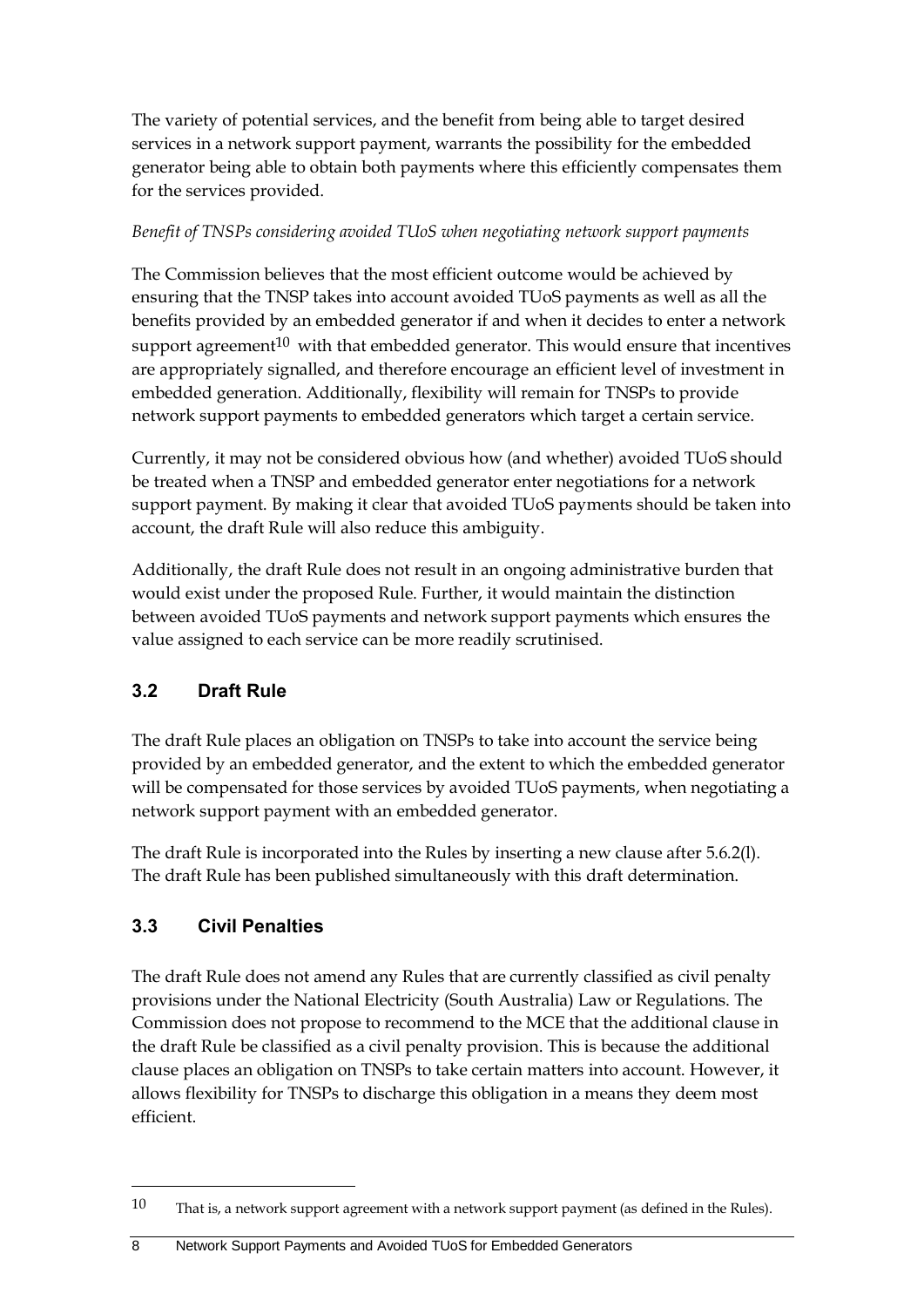## <span id="page-14-0"></span>**4 Commission's assessment approach**

This chapter describes the Commission's approach to assessing the Rule change request in accordance with the requirements set out in the NEL (and explained in chapter 2). The assessment framework has also been used to assess the more preferable draft Rule which was subsequently developed.

In assessing the Rule change request and the draft Rule, the Commission considered the following issues:

- allocative efficiency the extent to which the current Rule arrangements could lead to inefficient compensation of embedded generators. This sought to determine whether receiving a network support payment and an avoided TUoS payment constitutes a double payment or whether some element of these payments are for (or provide incentive for) a behaviour or service not covered by the other;
- materiality and implementation issues how the proposed Rule, if implemented, would impact on the operation of the market as a whole. This included consideration of:
	- the extent to which a double payment currently exists and the potential for this to occur in future;
	- the proportionality of the identified solution including the impact of any double payment on the National Electricity Market (NEM) as a whole and the commercial viability of embedded generators currently in receipt of both payments;
	- stability and regulatory certainty with respect to the long term predictability and certainty of revenue streams; and
	- the practical application of the Rule in particular, whether it would be effective at producing efficient outcomes.

In assessing any Rule change request, the Commission must have regard to the extent to which the Rule will, or is likely to, contribute to the achievement of the NEO. In making this assessment, the Commission may give such weight to any aspect of the NEO as it considers appropriate.

In assessing this Rule change request, the Commission has identified the most relevant aspects of the NEO as being the promotion of efficient investment with respect to the price and reliability of supply of electricity. In coming to its draft determination the Commission sought to satisfy the objective of having transparent, practical Rules that impact the private negotiation process only to the degree necessary to promote the long term interest of consumers.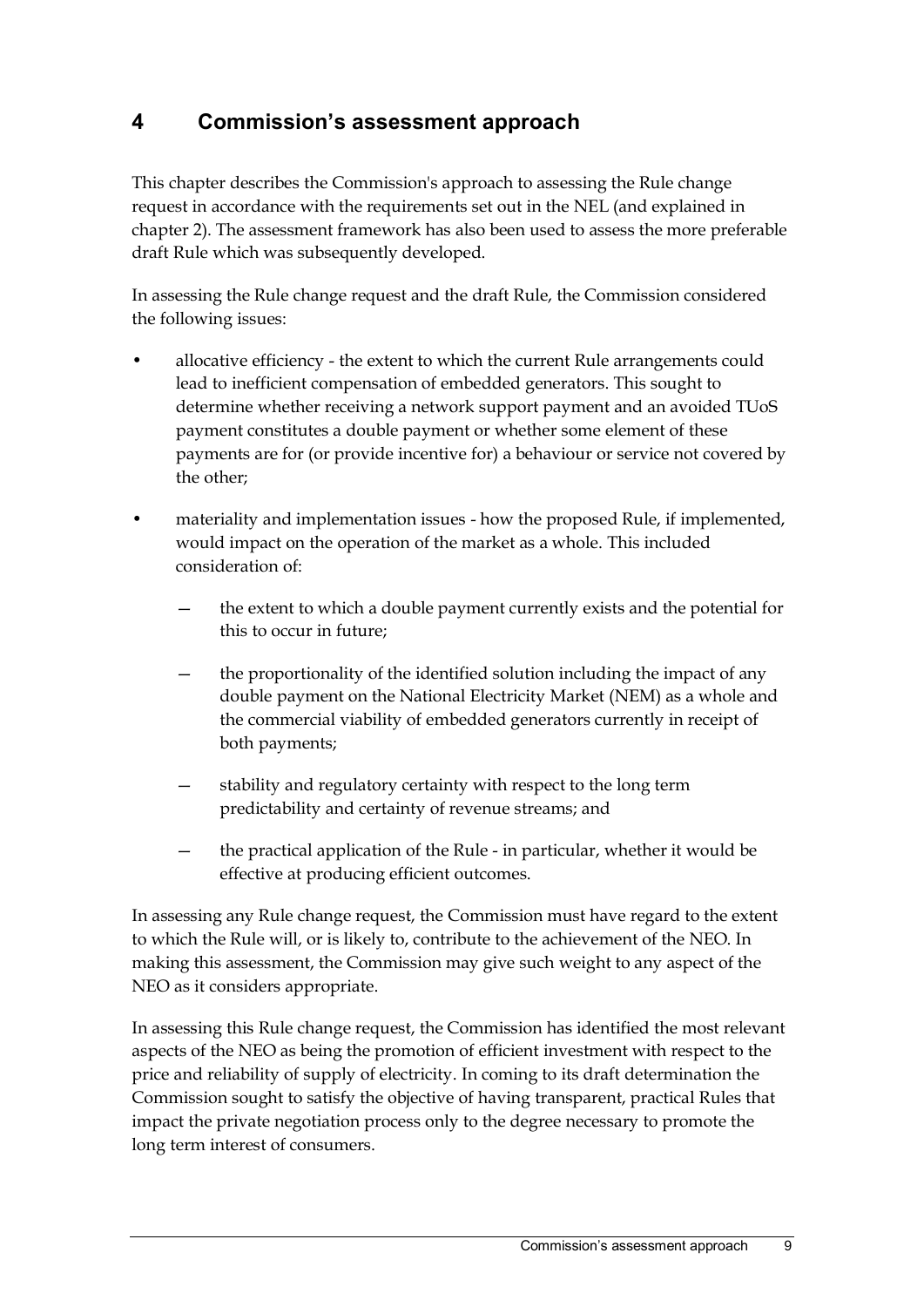## <span id="page-15-0"></span>**5 Allocative efficiency**

As part of its assessment of the Rule change request, the Commission has considered the services being compensated by avoided TUoS and network support payments and has concluded that:

- it is possible, under certain circumstances, for the service and benefit provided to be the same; but that
- it cannot be considered that the services and benefits would always be the same.

Therefore, it is appropriate that both payments can co-exist, but a means is required to ensure that, where the service and benefit provided are the same, these are only compensated for once.

### <span id="page-15-1"></span>**5.1 Rule Proponent's view**

In its Rule change request, the MCE proposed that the Rules should be clarified so that an embedded generator that is already receiving network support payments from a TNSP does not also receive an avoided TUoS payment<sup>11</sup>. In its reasoning, the MCE noted the conclusions of the Stage 2 DSP Review and submitted the Rule change request consistent with those conclusions. In particular, the MCE suggested that to provide an avoided TUoS payment in circumstances where there was a network support payment would constitute a double payment to embedded generators. This would over-signal the locational and operational incentives and result in higher costs for consumers of electricity.

The MCE considered the proposed Rule will, or is likely to, contribute to the achievement of the NEO, because it will ensure that providers of non-network solutions are provided with efficient recompense for network support services. This will ensure that incentives and obligations for supply side and demand side solutions are balanced so that network businesses are encouraged to adopt the most efficient option. Facilitating efficient demand side participation is likely to promote a more efficient balance between investment in networks providing electricity services on the one hand and the efficient use of those services on the other hand.

### *The Stage 2 DSP Review*

The Stage 2 DSP Review noted that the current arrangements for avoided TUoS are appropriate and proportionate from the perspective of small embedded generators $^{12}$ . Where an embedded generator reduces the locational component of TUoS that a DNSP is liable for, it is providing a benefit to the market in terms of cost savings on the transmission network.

<sup>11</sup> MCE Rule change request, p. 5.

<sup>12</sup> AEMC 2009, *Review of Demand-Side Participation in the National Electricity Market*, Final Report, 27 November 2009, Sydney, p. 49.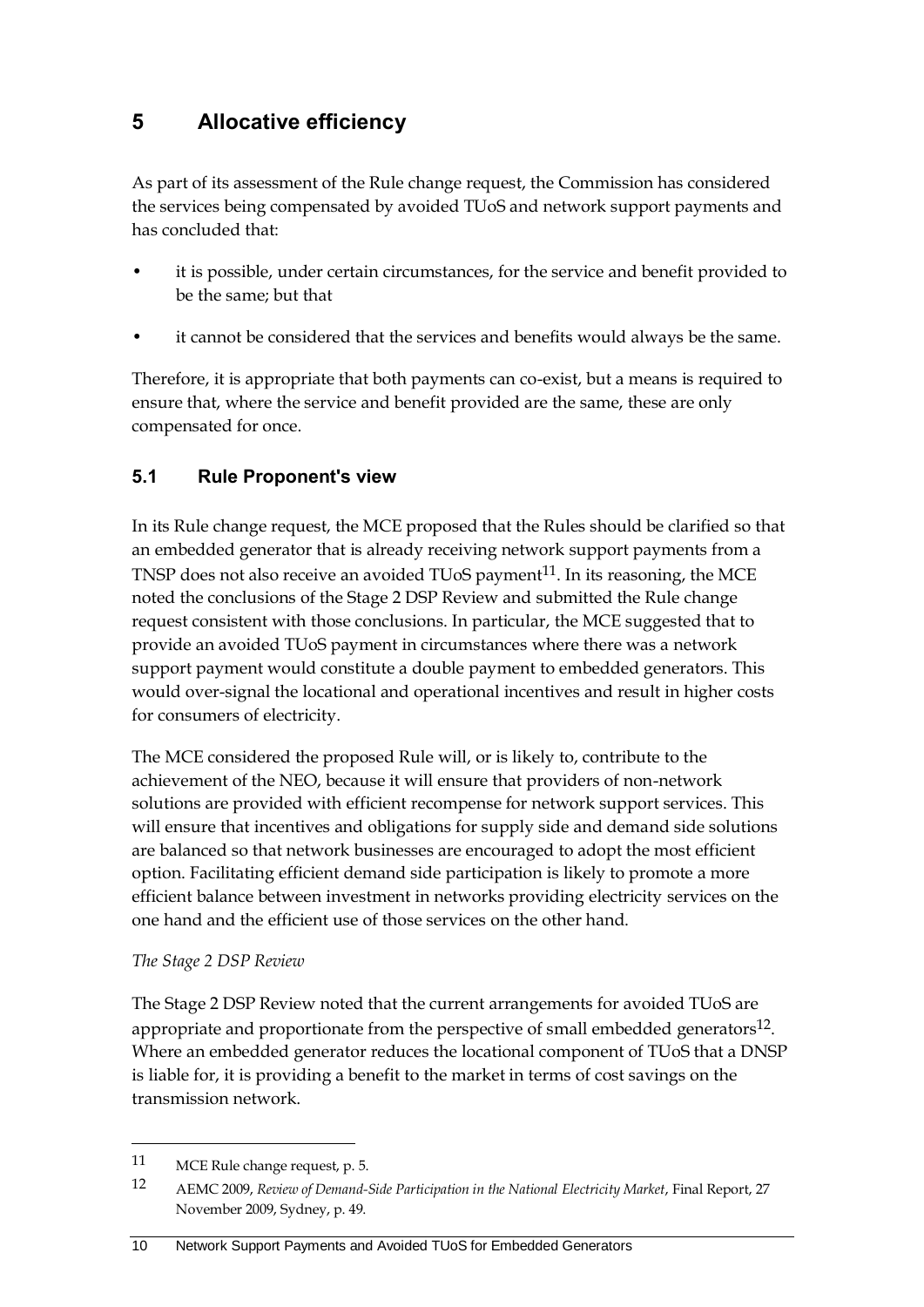The review also noted that without an avoided TUoS payment, embedded generators would not be provided with a signal about how their location impacts network use and therefore network investment. The absence of this signal could consequentially create a loss of efficiency.

The Stage 2 DSP Review concluded that the ideal manner to compensate an embedded generator for the benefits derived would be via a network support payment where this recognised the costs that are avoided by the TNSP and the services provided by the generator. However, it also noted that there are reasons, such as transactional costs, why a network support payment from a TNSP is unlikely to be practical or possible for the majority of embedded generators.

In response to submissions seeking clarification of the treatment of avoided TUoS when a network support agreement is in place, the Stage 2 DSP Review concluded that an avoided TUoS payment should not be made in those circumstances due to the risk that the locational signal would be over-signalled<sup>13</sup>.

## <span id="page-16-0"></span>**5.2 Stakeholder views**

In the submissions received to the initial consultation, the most common view, where one was expressed, was that there are reasons why the service provided in return for a network support payment can be differentiated from that compensated for by an avoided TUoS payment. This differentiation was primarily due to a network support payment incorporating compensation for some specific or enhanced service from the embedded generator<sup>14</sup>.

There was also a counter view expressed that both compensate for a reduction in demand on the network that TNSPs would otherwise have to provide<sup>15</sup>. Additionally, some respondents suggested that there was potential for a network support payment to contain a component of an avoided TUoS payment and therefore the potential for a double payment to occur<sup>16</sup>.

### *Targeting specific parts of the shared network*

 $\overline{a}$ 

TRUenergy submitted that a network support payment and avoided TUoS payment separately compensate embedded generators for providing different benefits to distinctly separate parts of the shared network. In particular a network support service can relate to deferring a specific major augmentation of the transmission network and

<sup>13</sup> AEMC 2009, *Review of Demand-Side Participation in the National Electricity Market*, Final Report, 27 November 2009, Sydney, p. 50.

<sup>14</sup> Grid Australia, Consultation paper submission, p. 1; Energy Power Systems, Consultation paper submission, p. 2; SP AusNet, Consultation paper submission, p. 1; TRUenergy, Consultation paper submission, pp. 2-3; United Energy, Consultation paper submission, p. 15.

<sup>15</sup> Essential Energy, Consultation paper submission, p. 1.

<sup>16</sup> Jemena, Consultation paper submission, p. 4; Ergon, Consultation paper submission, p. 3; NovaPower, Consultation paper submission, p. 3; Ausgrid, Consultation paper submission, p. 1.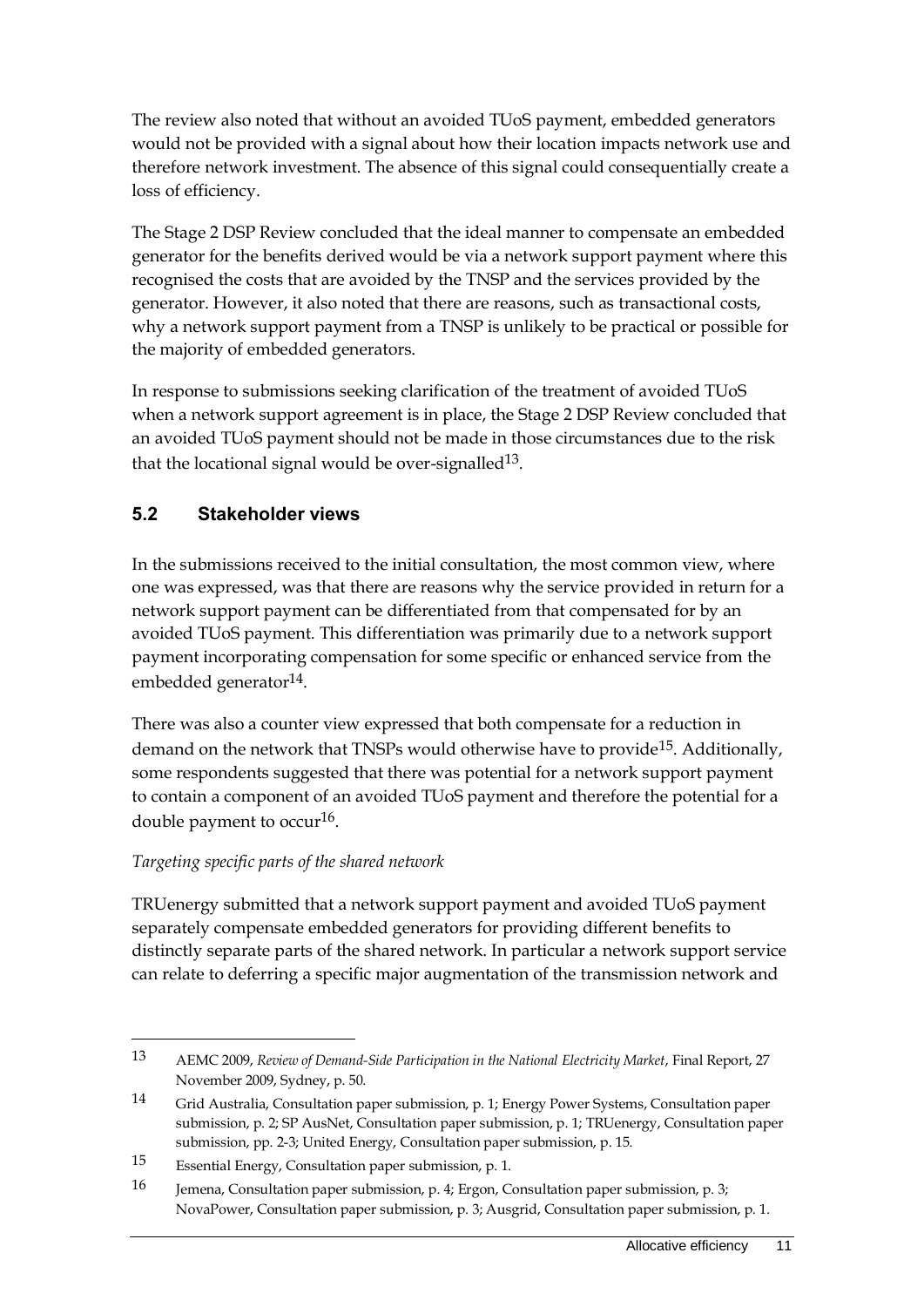an avoided TUoS payment compensates for more generic locational benefits including the reduced need to import energy from distant generation<sup>17</sup>.

Grid Australia noted that network support is mainly intended to address system security and reliability issues within operational rather than investment time frames. Therefore, prohibiting both payments risks under-signalling the investment need $18$ .

Similarly, Energy Power Systems also noted that an avoided TUoS payment only accounts for a reduction in load in a specific part of the network and does not take into account other services and benefits. In particular, Energy Power Systems indicated that network support payments can be compensating for how an embedded generator improves power factor and voltage stability benefiting individual feeders and or loads on terminal substations or zone substations19.

### *Targeting specific periods of the day*

United Energy outlined that network support payments can compensate for services at times of day other than when system peak would occur<sup>20</sup>. For example, where the need to meet an overnight load peak can be met by an embedded generator, as opposed to augmenting transmission, this can be compensated by a network support payment. This however would not provide an incentive to generate at times of peak demand on the transmission network and therefore it is appropriate to receive avoided TUoS to encourage and signal this operation which has a distinct benefit.

### *Delaying connection assets*

 $\overline{a}$ 

In its submission, SP AusNet outlined that it has entered into contracts with embedded generators for the purpose of deferring transmission network connection augmentation only<sup>21</sup>. SP AusNet considered that this avoids transmission prescribed exit charges as opposed to prescribed locational TUoS22 and therefore provides a distinct network benefit. Therefore, SP AusNet believed that the proposed Rule change could lead to a level of under-compensation for the network benefits embedded generators provide and make non-network solutions less attractive to potential proponents<sup>23</sup>.

Similarly, United Energy believed that the network support payment made to an embedded generator may actually represent the shadow price of prescribed exit services<sup>24</sup>. United Energy noted that, provided the parties to a network support

<sup>17</sup> TRUenergy, Consultation paper submission, pp. 2-3.

<sup>18</sup> Grid Australia, Consultation paper submission, p. 1.

<sup>19</sup> Energy Power Systems, Consultation paper submission, p. 3.

<sup>20</sup> United Energy, Consultation paper submission, p. 17.

<sup>21</sup> The AEMC has clarified with SP AusNet that the contracts referred to have been entered into by SP AusNet's distribution business as opposed to their transmission business.

<sup>22</sup> Noting that the avoided TUoS payment is a payment based on the locational TUoS that was avoided at a connection point only.

<sup>23</sup> SP AusNet, Consultation paper submission, p. 2.

<sup>24</sup> United Energy, Consultation paper submission, p. 17.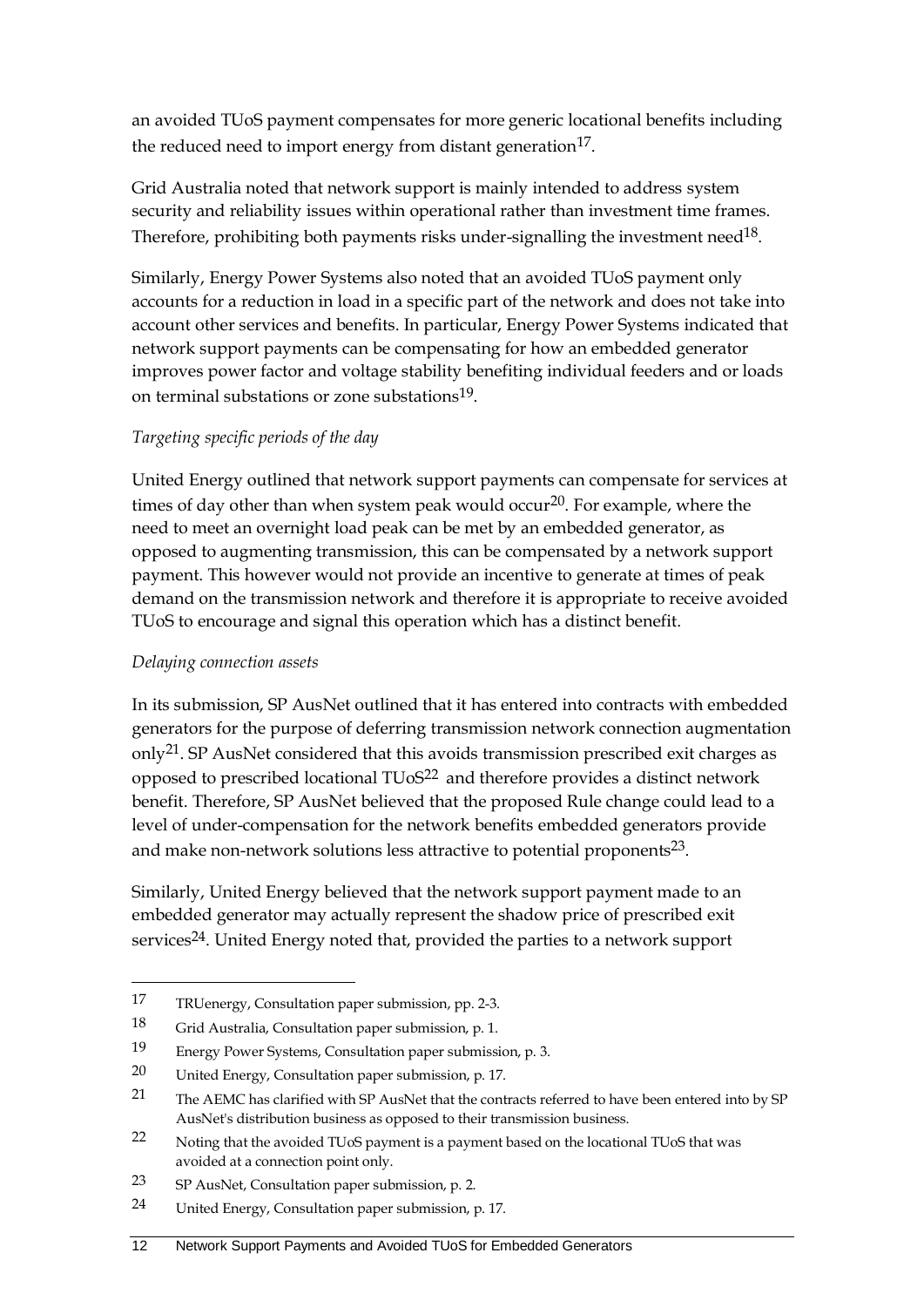agreement are reasonably well informed, there is no reason why a network support payment should be comprised of the avoided locational component of prescribed services. It would instead be made up of other types of charge that are used to recover the costs of transmission services $25$ .

### *Aggregate impact*

United Energy indicated that embedded generators, considered individually, are seldom of sufficient size to serve as a substitute for augmentation of the shared transmission network. However, if there were a large number of embedded generators, then their aggregate impact would potentially be more profound and it would be conceivable that their combined output would alleviate the load on the transmission network and thereby moderate the costs of augmentation in the short to medium term<sup>26</sup>. A network support payment would not compensate for this aggregate impact.

### *Appropriate signals*

Stakeholders also provided views in relation to how a network support payment and avoided TUoS payment together may be appropriate due to signalling different benefits.

SP AusNet believed that, where the same generator is compensated for coincidental shared network benefits that are created via an avoided TUoS payment, there is no 'double dip', over-compensation or over-signalling issue27. Similarly, Grid Australia submitted that a network support contract is not principally about providing signals to reflect locational shortfall. It noted that, on balance, a degree of over-signalling would be consistent with the NEO due to the benefits provided to the operational security of the network28.

Ergon noted that if avoided TUoS is insufficient to provide an appropriate signal to the embedded generator, or is at odds with the signal from a network support payment, then preventing one of these signals could result in embedded generators locating in areas which do not necessarily meet the needs of the NEM29.

### <span id="page-18-0"></span>**5.3 Commission's Analysis**

In considering the Rule change request, the Commission has also taken into consideration how the current Rules describe network support payments and avoided TUoS, the relevant interaction between an embedded generator, DNSP and TNSP, and the incentive framework that exists for the TNSP. These are discussed below.

<sup>25</sup> Ibid, p. 16.

<sup>26</sup> Ibid, p. 12.

<sup>27</sup> SP AusNet, Consultation paper submission, p. 1.

<sup>28</sup> Grid Australia, Consultation paper submission, p. 1.

<sup>29</sup> Ergon, Consultation paper submission, p. 4.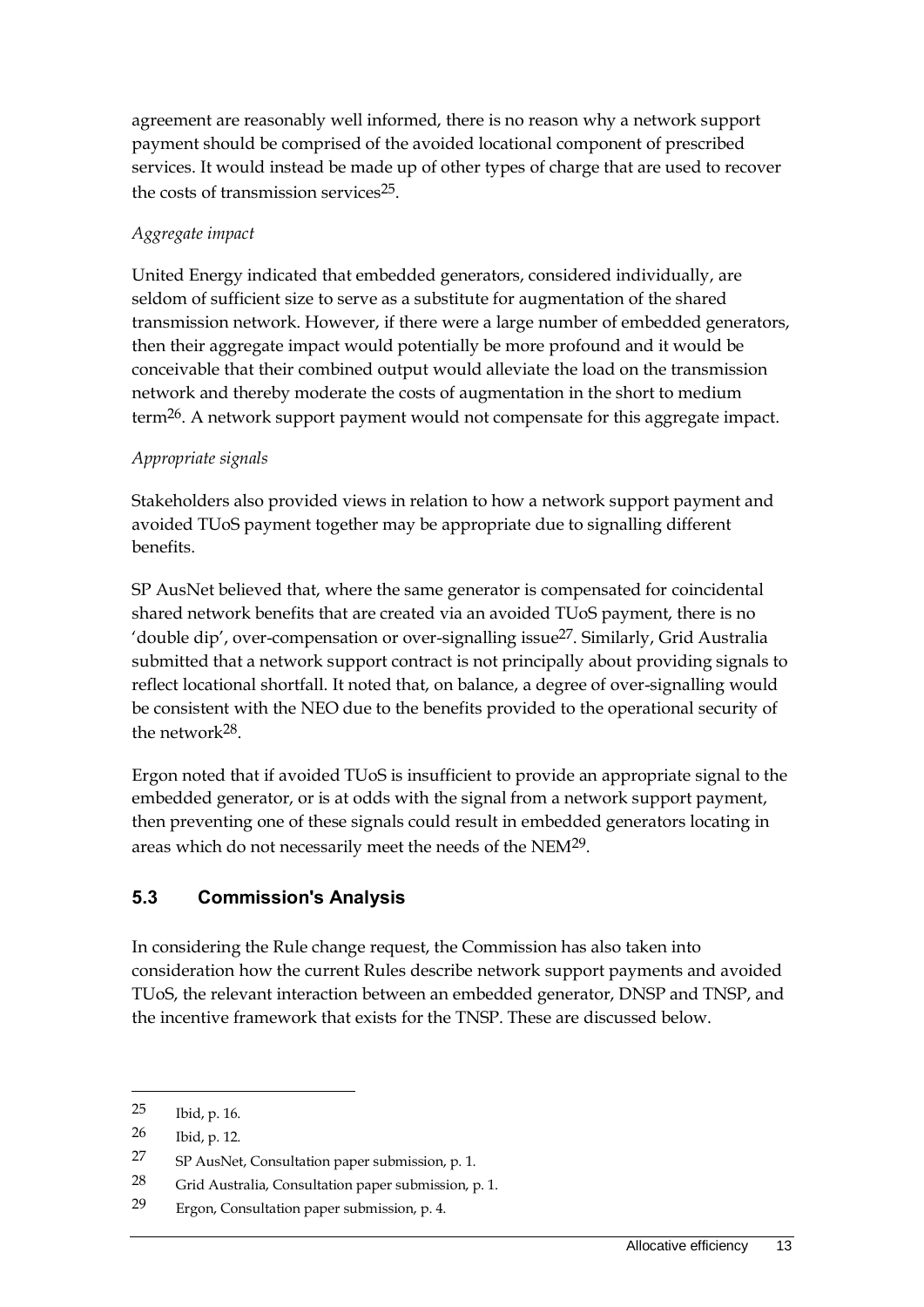*What are network support payments and Avoided TUoS payments?*

This section provides a brief introduction to network support payments and avoided TUoS payments. The effective financial flows and services provided are described in Figure 5.1.

A network support payment is defined in the glossary of the Rules as  $30$ :

"A payment by a Transmission Network Service Provider to:

- (a) any Generator providing network support services in accordance with clause 5.6.2; or
- (b) any other person providing a network support service that is an alternative to network augmentation."

In terms of this Rule change request, a network support payment relates to the specific service provided by an embedded generator to defer an augmentation to the shared transmission network. This can be seen as the direct links between an embedded generator and a TNSP in Figure 5.1.

A number of submissions to the staff Consultation Paper sought clarification of what type of network support payments were being considered under this Rule change. In the context of this Rule change request, a network support payment is as defined above. The Rules do not cover any network support payments (to the extent they exist outside the definition in the Rules) made by a DNSP. Therefore, this draft Rule only relates to network support payments from a TNSP to an embedded generator.

A DNSP is liable for prescribed TUoS payments to be made to the TNSP. The locational element of prescribed TUoS is based on the DNSP's use of the system at the time of greatest utilisation. As shown in Figure 5.1, the embedded generator can potentially reduce the DNSP's demand at times of system peak on the transmission network. Where the DNSP's demand at times of system peak on the transmission network is reduced, there is a corresponding reduction in the DNSP's liability for prescribed

<sup>30</sup> See definition of 'network support payment', Chapter 10 'Glossary' of the Rules.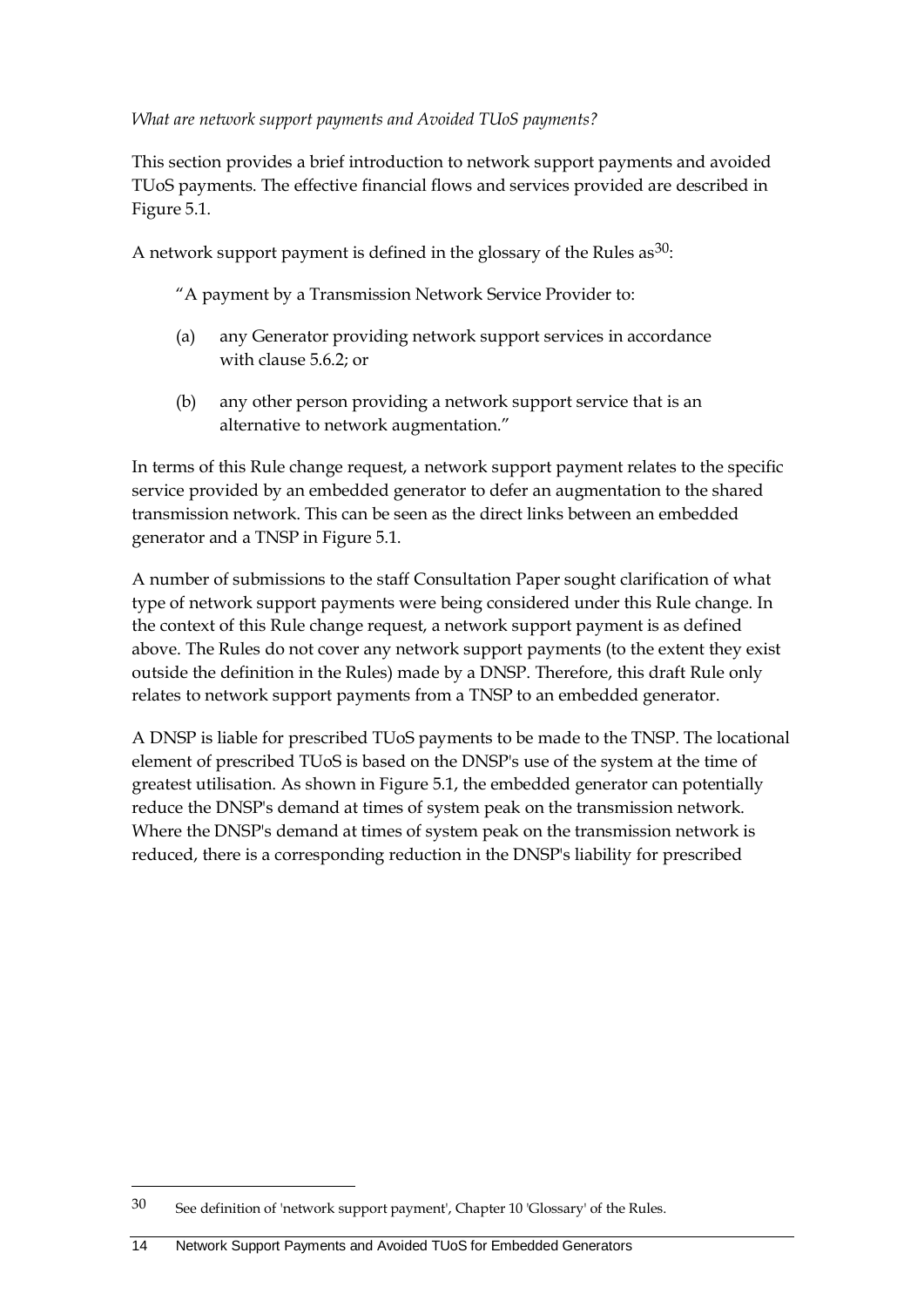locational TUoS. This reduced liability is calculated $31$  and is required to be passed on to the embedded generator in the form of an avoided TUoS payment<sup>32</sup>.



**Figure 5.1 Effective financial flows and services provided related to avoided TUoS and network support payments**

*Targeting specific parts of the shared network and/or periods of the day*

 $\overline{a}$ 

In considering the evidence provided from the first round of submissions, the Commission is satisfied that there could potentially be benefits and services provided by embedded generators to TNSPs which are mutually exclusive of the benefit for which an avoided TUoS payment would compensate. In order to extract these benefits, the TNSP may wish to enter into a network support agreement to ensure the embedded generator provides a firm level of service. This could, for example, include compensation:

<sup>31</sup> To calculate the amount to be passed through, the difference is calculated between (1) the charges for the locational prescribed TUoS services that would have been payable by the DNSP for the relevant financial year if the embedded generator had not injected any energy at its connection point and (2) the amount for the locational component of prescribed TUoS actually payable by the DNSP in the financial year. This calculation of avoided TUoS is described in 5.5(i) of the Rules. This determines to what extent, if at all, the embedded generator's existence reduces the DNSP's peak demand taken from the TNSP. Specifically, this is the demand level which the TNSP uses for calculating locational TUoS charges at the connection point the DNSP deems the embedded generator to connect to. This measure of demand differs by jurisdiction (although all seek to represent levels of demand at times of greatest utilisation of the network) and can relate to contract agreed maximum demand, monthly maximum demand or an average of the top ten peak half hours.

 $32$  Clause 5.5(h) of the Rules. This clause is classified as a civil penalty provision under the National Electricity (South Australia) Regulations.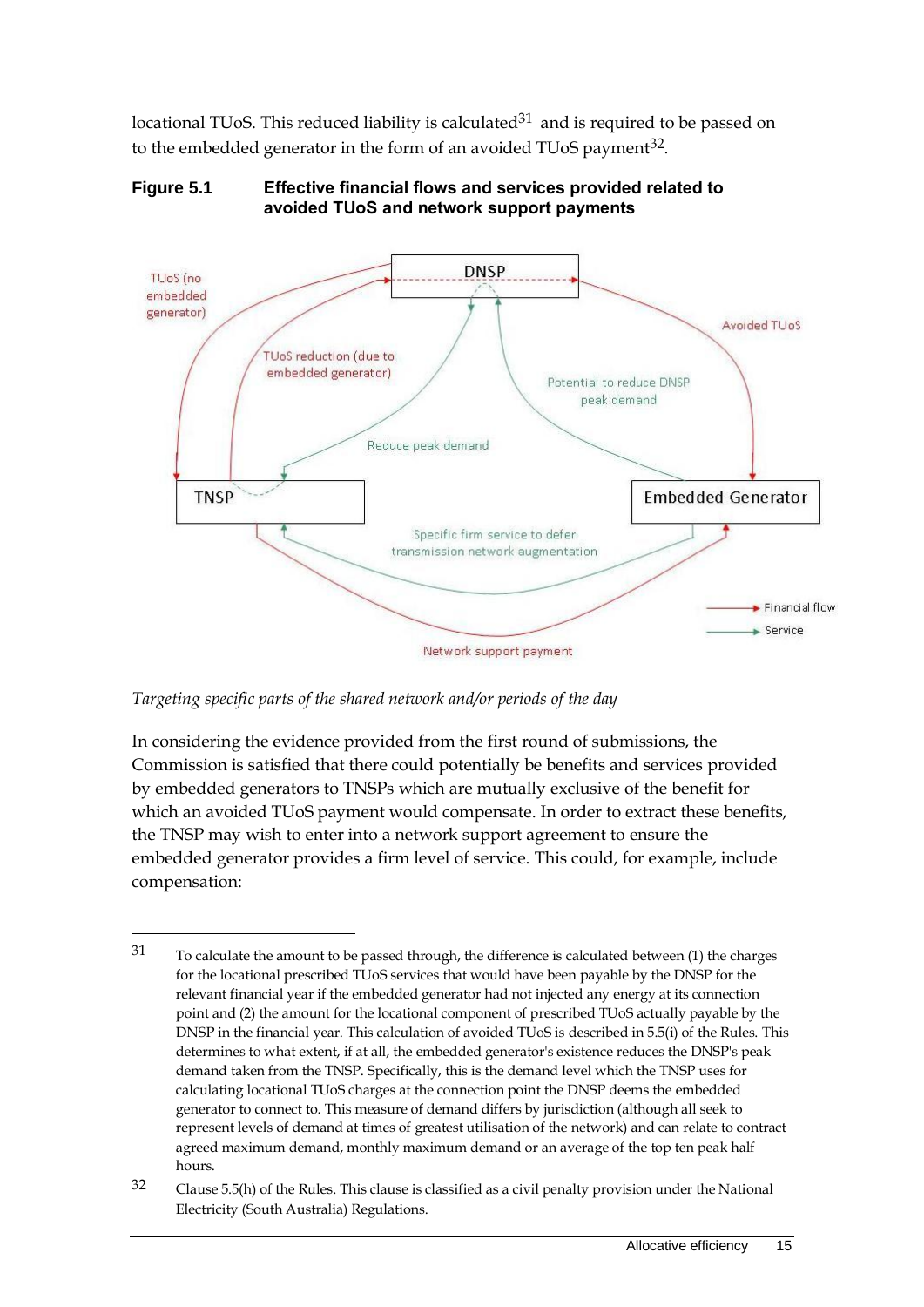- solely for firm generation provided at times other than system peak demand requirements;
- solely for deferring a specific shared transmission network asset; and/or
- for a firm service to contribute to reliability and security requirements which defer shared transmission network augmentation.

### *Deferring transmission connection assets*

A 'network support payment' is defined in the Rules as a payment from a TNSP for non-network alternatives to 'network' augmentation<sup>33</sup>. The Rules definition of 'network' includes 'the apparatus, equipment, plant and buildings used to convey, and control the conveyance of, electricity to customers (whether wholesale or retail) excluding any *connection assets*' 34.

Therefore, any examples of payments to an embedded generator for an agreement which solely deferred transmission connection assets, are not interpreted as network support payments under the Rules. Were the agreement to also defer some shared transmission network assets, then the payment for that specific service could be considered a network support payment.

Currently, an embedded generator would be eligible for an avoided TUoS payment whether it has deferred a transmission connection asset or not. However, where it has deferred both shared transmission and connection assets, this avoided TUoS payment could potentially be calculated at a different connection point than if the transmission connection assets had actually been built (because the embedded generator would most likely have been allocated to the new connection point).

Therefore, when the transmission assets are deferred, the locational prescribed TUoS allocated to the connection point would potentially be lower than what would have occurred at the new connection point were the assets built. This indicates that, in such a circumstance, the avoided TUoS payment on its own would be unlikely to be an efficient level of compensation that is reflective of the benefit provided by the embedded generator.

### *TNSP incentives*

 $\overline{a}$ 

Under the current Rules, TNSPs are allowed to recover from their customers actual network support payments made. However, the regulatory framework provides an incentive for the TNSP to minimise these payments.

The network support pass through process (as set out in the Rules) has been established to adjust any network support payments included in a revenue cap so that only actual payments are recovered from transmission customers.

#### 16 Network Support Payments and Avoided TUoS for Embedded Generators

<sup>33</sup> Definition of 'network support payment', Chapter 10 'Glossary' of the Rules.

<sup>34</sup> Definition of 'network', Chapter 10 'Glossary' of the Rules.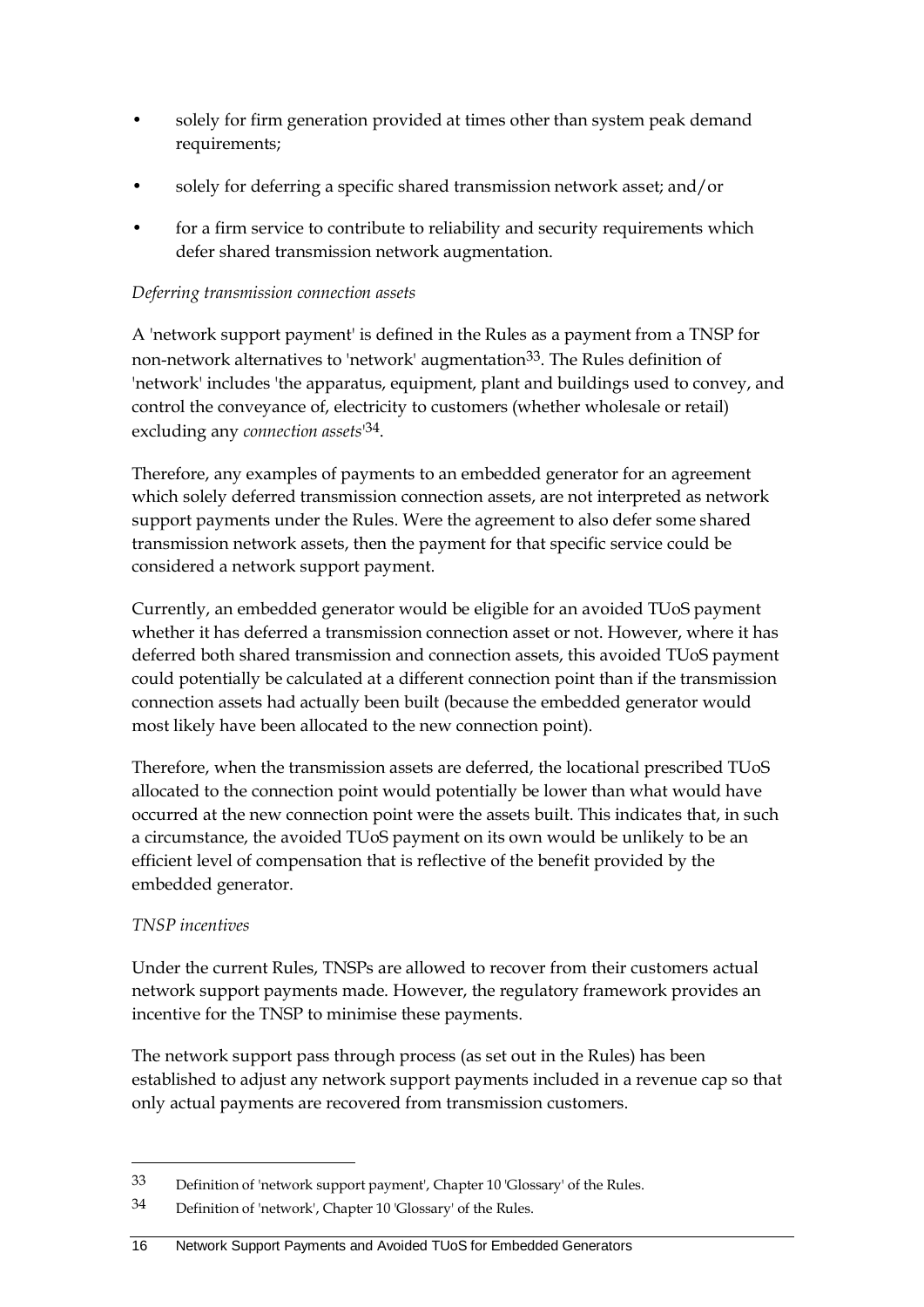This incentive infers that a TNSP should take avoided TUoS into consideration when negotiating a network support payment and there is some evidence that this has occurred in past negotiations. However, this is not currently required under the Rules.

## <span id="page-22-0"></span>**5.4 Commission's conclusion**

This Rule change process has allowed for a deeper assessment of this issue than was achievable during the Stage 2 DSP Review. In particular, the Commission has received useful submissions from stakeholders. This has enabled the Commission to more thoroughly consider the evidence in relation to whether the services are the same, which in turn has informed this draft determination.

Taking into account the matters discussed in sections 5.1 to 5.3 above, the Commission has concluded that:

- the service provided by an embedded generator to a TNSP which is compensated by an avoided TUoS payment can, in certain circumstances, be differentiated from the service provided by the embedded generator and compensated by a network support payment. This warrants the Rules facilitating the potential for an embedded generator to receive both payments to allow for an efficient level of compensation. Additionally, when an embedded generator is receiving a network support payment from a TNSP, this should only be for services provided in addition to that provided to the TNSP which are compensated for by avoided TUoS payments. This requires the Rules to be clear and sufficiently robust to facilitate this outcome;
- a network support agreement between a TNSP and embedded generator, for which there is a network support payment, could (and should be enabled to) seek to defer specific shared network assets and make no attempt to compensate for any coincidental deferral of other shared assets; and
- as services can be differentiated, it is appropriate to provide an independent signal reflective of that particular service.

In arriving at these conclusions, the Commission notes that a network support agreement must provide an enhanced level of service over that compensated for via avoided TUoS payments. If it did not, the TNSP would obtain no benefit from entering the agreement. In particular, the Commission notes:

- to receive avoided TUoS payments an embedded generator can run as desired, but will only receive a payment when their behaviour leads to the DNSP being able to reduce its off-take from the transmission system at the time determined to be 'peak' in that jurisdiction; and
- a network support payment is for a firm service that must be provided by the embedded generator to ensure a shared transmission network augmentation can be deferred. This could compensate for deferring specific transmission assets,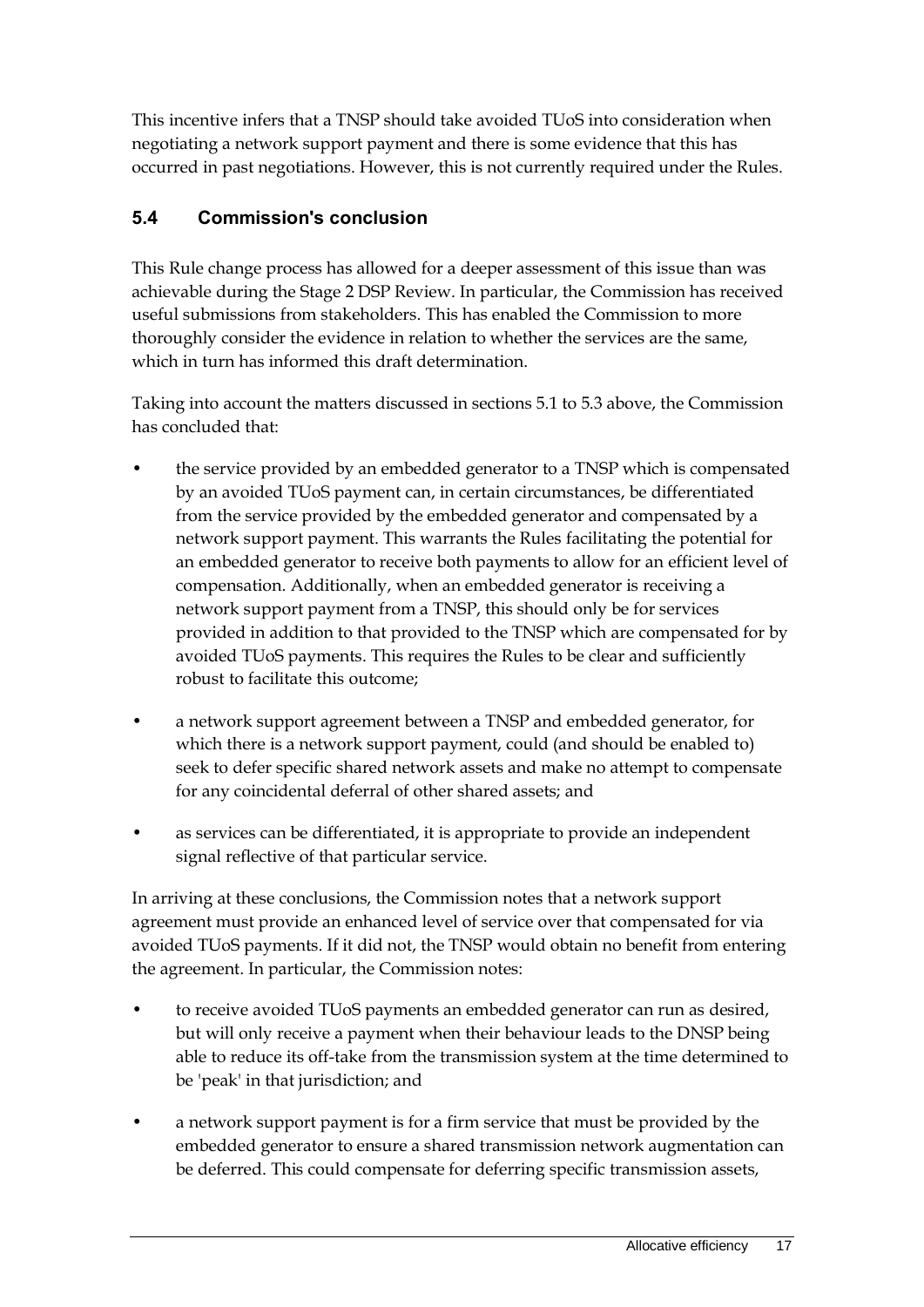providing reliability or security benefits and/or providing benefits at times other than system peak.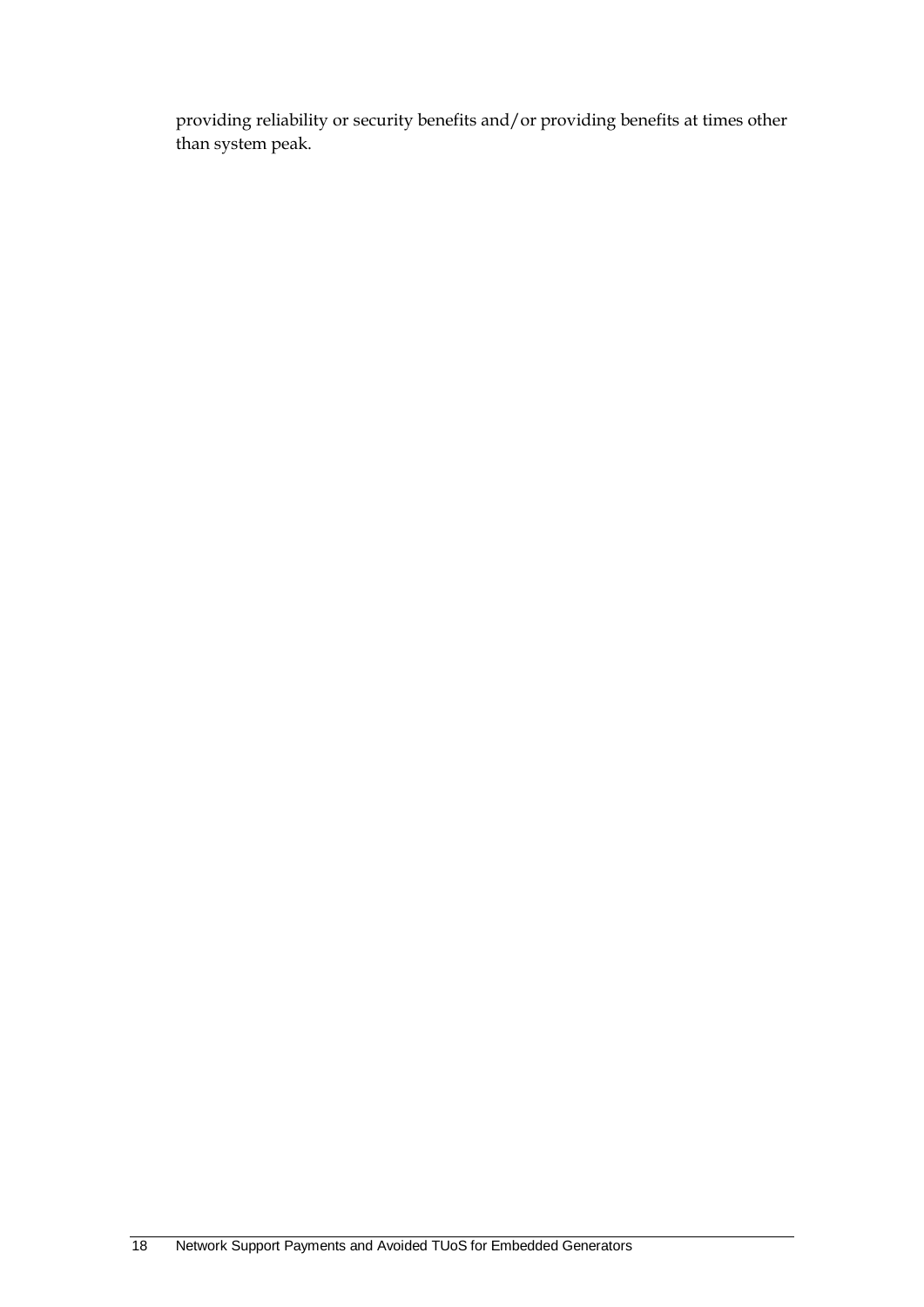## <span id="page-24-0"></span>**6 Materiality and implementation issues**

The Commission has investigated the materiality of the identified issue and taken into account implementation considerations.

While the materiality is currently low, going forward, the Rules need to be robust for situations where there is more embedded generation and potential benefits that could be derived from TNSPs entering into network support agreements with an embedded generator.

Additionally, where the potential solutions being considered create incentives which are broadly similar, resulting in comparable economic and efficiency outcomes, the solution adopted in the Rules should seek to minimise the implementation and ongoing administrative costs to the market.

### <span id="page-24-1"></span>**6.1 Rule Proponent's view**

In its Rule change request, the MCE considered that the proposed Rule would be likely to impact on network businesses and embedded generators. However, it noted that the proposed arrangements represent only an incremental change to existing obligations and processes and the impact would therefore not be expected to be significant $35$ .

### <span id="page-24-2"></span>**6.2 Stakeholder views**

### *Low materiality*

 $\overline{a}$ 

In response to the initial consultation, a number of stakeholders considered that the materiality of the identified issue can, at best, be considered low. In particular, SP AusNet and United Energy noted that there were no embedded generators within their network which received both an avoided TUoS payment and a network support payment<sup>36</sup>.

Both Origin and TRUenergy considered that it would be uncommon for an embedded generator to receive both payments<sup>37</sup>, with TRUenergy indicating that it is difficult to get either (due to avoided TUoS payments being calculated based on the embedded generator being able to reduce a DNSPs' demand at system peak)38. Ausgrid considered that an avoided TUoS payment is immaterial compared to what could be achieved through a network support payment<sup>39</sup>.

<sup>35</sup> MCE, Rule Change Request, 4 November 2010, p. 6.

<sup>36</sup> SP AusNet, Consultation paper submission, p. 3; United Energy, Consultation paper submission, p. 17.

<sup>37</sup> Origin, Consultation paper submission, p. 1; TRUenergy, Consultation paper submission, p. 2.

<sup>38</sup> TRUenergy, Consultation paper submission, p. 2.

<sup>39</sup> Ausgrid, Consultation paper submission, p. 1.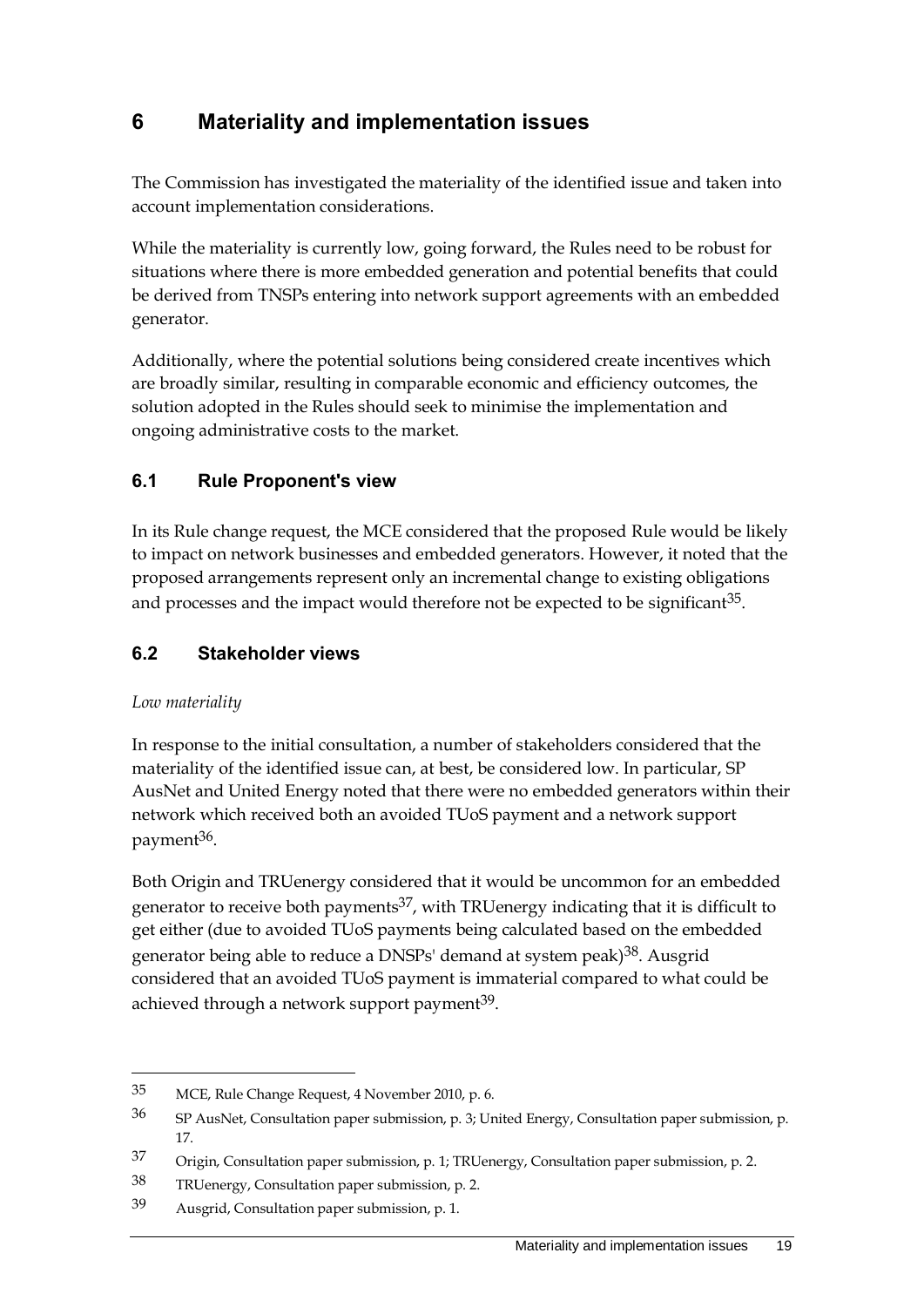United Energy considered that a network support payment could include an avoided TUoS element. However, this is unlikely as TNSPs are well informed (of avoided TUoS arrangements) when entering negotiations for a network support agreement and would not include such a component<sup>40</sup>.

### *Implementation considerations*

A number of stakeholders considered that, given the proposed Rule would prohibit a DNSP from making an avoided TUoS payment, a mechanism would be required to ensure a DNSP is made aware of when a TNSP enters a network support agreement with an embedded generator. In Ergon's view, this would require penalty provisions in the rules to provide sufficient incentive and ensure the policy is workable in practice<sup>41</sup>.

AusGrid considered that, due to the required mechanism, the ongoing administrative and coordination costs of the proposed Rule would be likely to outweigh the overall benefits of removing potential double payments. It believed that it would be more practical to ensure that TNSPs remove avoided TUoS from any network support payments made to embedded generators<sup>42</sup>.

TRUenergy considered that, if the proposed Rule were to be implemented, a form of grandfathering should be considered to protect investments made in good faith and according to the Rules at the time of the investment<sup>43</sup>. Similarly, United Energy considered that safeguards should be made available for embedded generators and network service providers which have clinched agreements under the existing Rules, or under a previous regulatory regime44.

United Energy also commented that the economic outcome of the proposed Rule could be worse for customers. This is because embedded generators who lose a right to avoided TUoS would expect and seek out a proportionate increase in the value of the network support payment and potentially overstate their capability<sup>45</sup>. However, retaining both avoided TUoS payments and network support payments would retain transparency of the compensation being provided to the embedded generator with these being more readily able to be scrutinised $46$ .

<span id="page-25-0"></span><sup>40</sup> United Energy, Consultation paper submission, p. 16.

<sup>41</sup> Ergon, Consultation paper submission, p. 5; Essential Energy, Consultation paper submission, p. 2; Ausgrid, Consultation paper submission, p 1.

<sup>42</sup> Ausgrid, Consultation paper submission, p. 2.

<sup>43</sup> TRUenergy, Consultation paper submission, p. 4.

<sup>44</sup> United Energy, Consultation paper submission, p. 18.

<sup>45</sup> Ibid. p. 16.

<sup>46</sup> United Energy, Consultation paper submission, p. 16; SP AusNet, Consultation paper submission, pp. 2-3.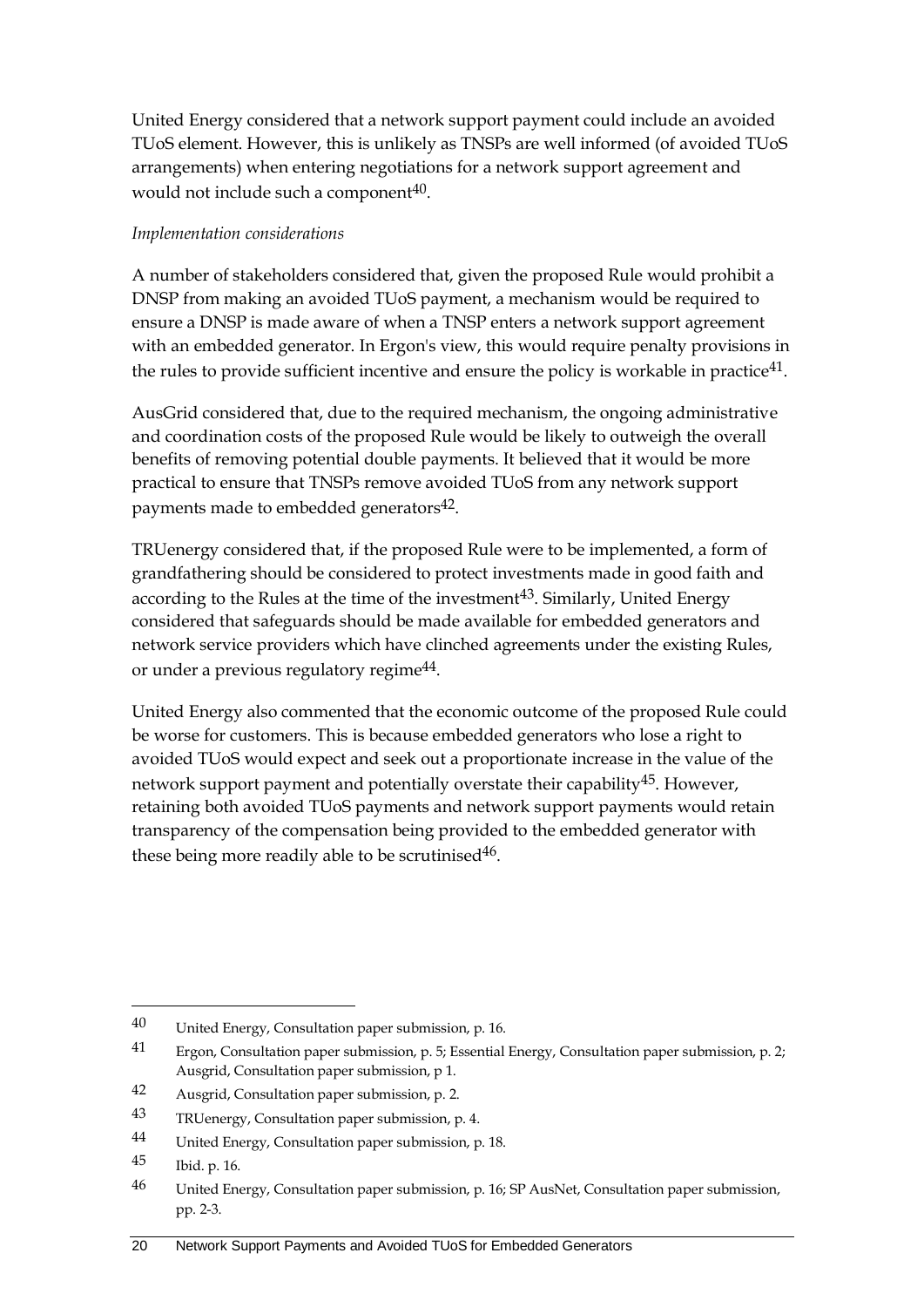## **6.3 Commission's analysis**

### *Materiality*

In undertaking analysis for this Rule change, the Commission has found that there are no known instances where an embedded generator is currently receiving both a network support payment and an avoided TUoS payment.

Further, a TNSP is, in most circumstances, only likely to enter a network support agreement with an embedded generator of a certain size and/or reliability which can provide the level of service required. This limits the amount and type of embedded generators for which the identified issue could potentially arise. For most embedded generators, an avoided TUoS payment is likely to remain the only potential avenue for compensation of the benefit (if any) they provide to the transmission network.

In this regard the materiality of the issue in the current NEM arrangements is negligible. However, with future changes to the generation mix within the NEM, the potential for the issue to arise in future cannot be disregarded. Therefore, in order to ensure the Rules are robust going forward, it is appropriate to make the draft Rule to ensure that an embedded generator would be efficiently compensated for the benefits it provides to the transmission network.

### *Implementation considerations*

The Commission believes that, were the proposed Rule to be implemented, it would drive negotiations for network support payments between a TNSP and embedded generator to include the avoided TUoS payment foregone. Were the embedded generator able to negotiate to receive the full value of avoided TUoS payment foregone, then this would result in a similar economic outcome as the current arrangements.

Therefore, the risk of an inefficient level of compensation under the proposed Rule would be similar to the current arrangements and there would also be an ongoing administrative cost to ensure that TNSPs make DNSPs aware of all network support payments made to embedded generators.

Additionally, given there are no known current examples of an embedded generator receiving both a network support payment and an avoided TUoS payment, concerns regarding transitional arrangements that maintain regulatory certainty are not required.

### <span id="page-26-0"></span>**6.4 Commission's conclusion**

The Commission believes that the draft Rule provides a proportional solution to the identified issue because: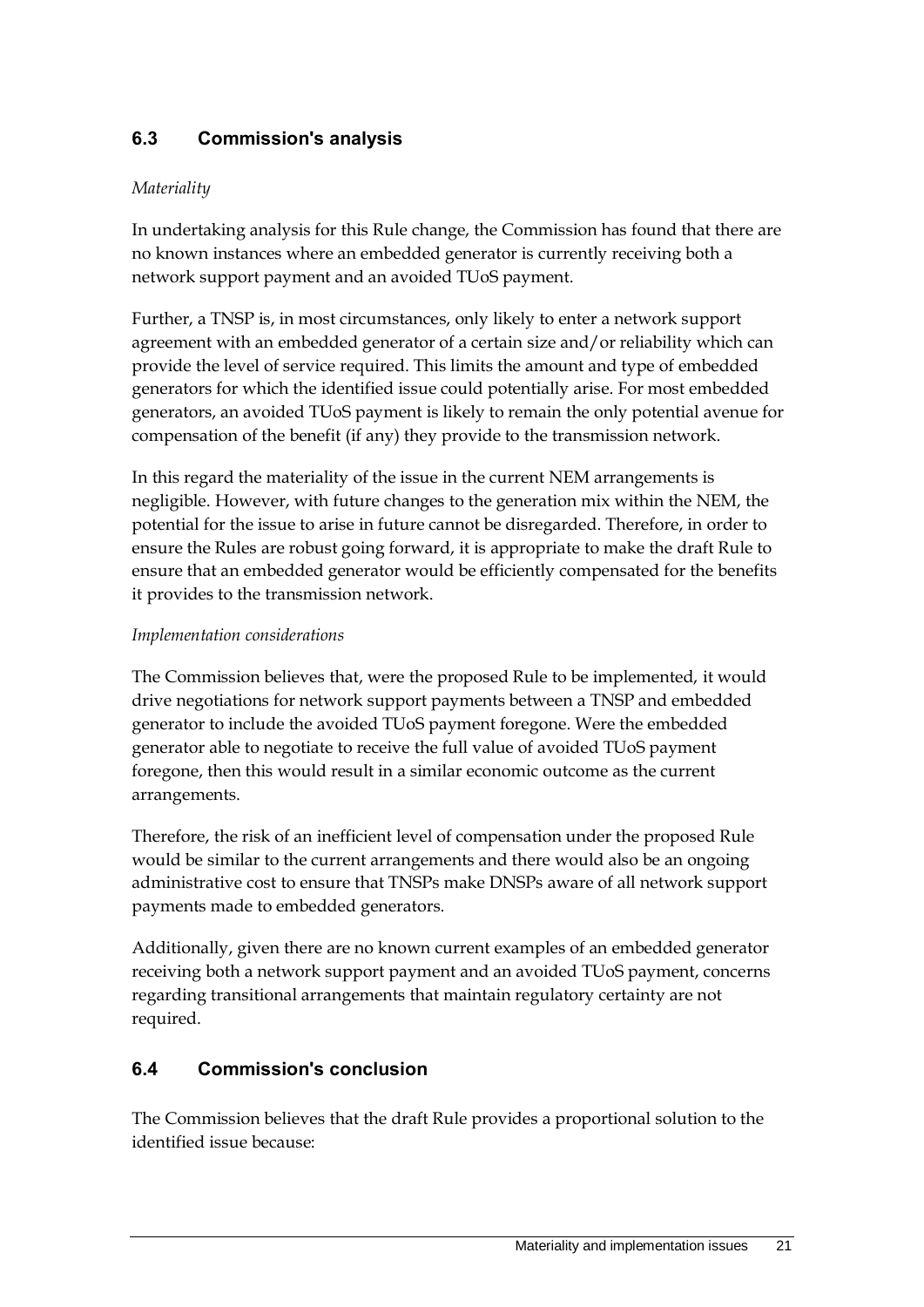- although the materiality is currently low, the Rules need to be robust going forward when the level of embedded generation is likely to increase and TNSPs may wish to extract potential benefits from the embedded generators; and
- the ongoing administration and coordination costs to address the identified issue would be minimised.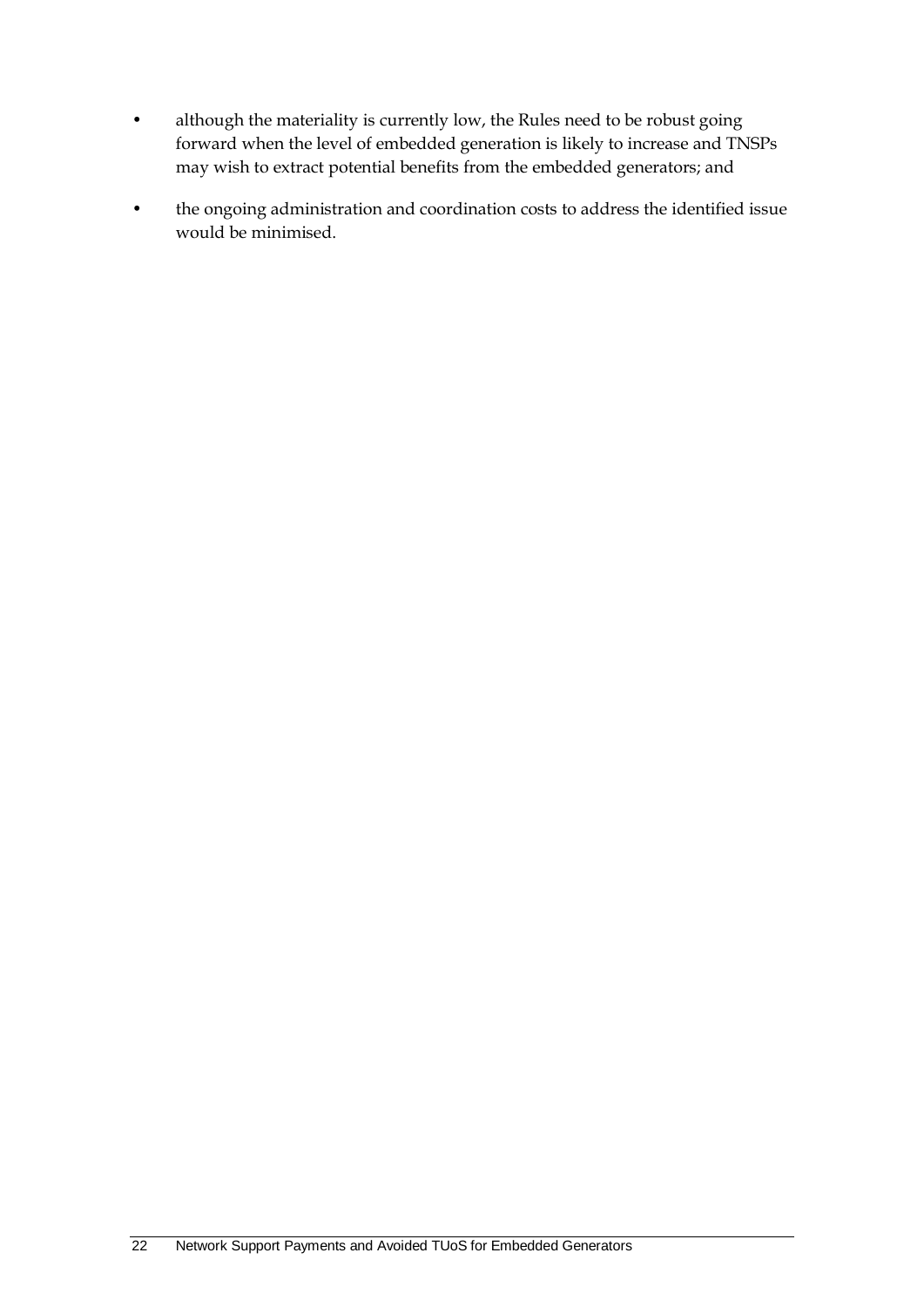## <span id="page-28-0"></span>**Abbreviations**

| <b>AEMC</b> or Commission | <b>Australian Energy Market Commission</b>                                |
|---------------------------|---------------------------------------------------------------------------|
| <b>AEMO</b>               | Australian Energy Market Operator                                         |
| <b>DNSP</b>               | Distribution Network Service Provider                                     |
| <b>MCE</b>                | Ministerial Council on Energy                                             |
| <b>NEL</b>                | National Electricity Law                                                  |
| <b>NEM</b>                | National Electricity Market                                               |
| <b>NEO</b>                | National Electricity Objective                                            |
| Stage 2 DSP Review        | Stage 2 Final Report on Review of Demand Side<br>Participation in the NEM |
| <b>TNSP</b>               | <b>Transmission Network Service Provider</b>                              |
| <b>TU<sub>o</sub>S</b>    | <b>Transmission Use of System</b>                                         |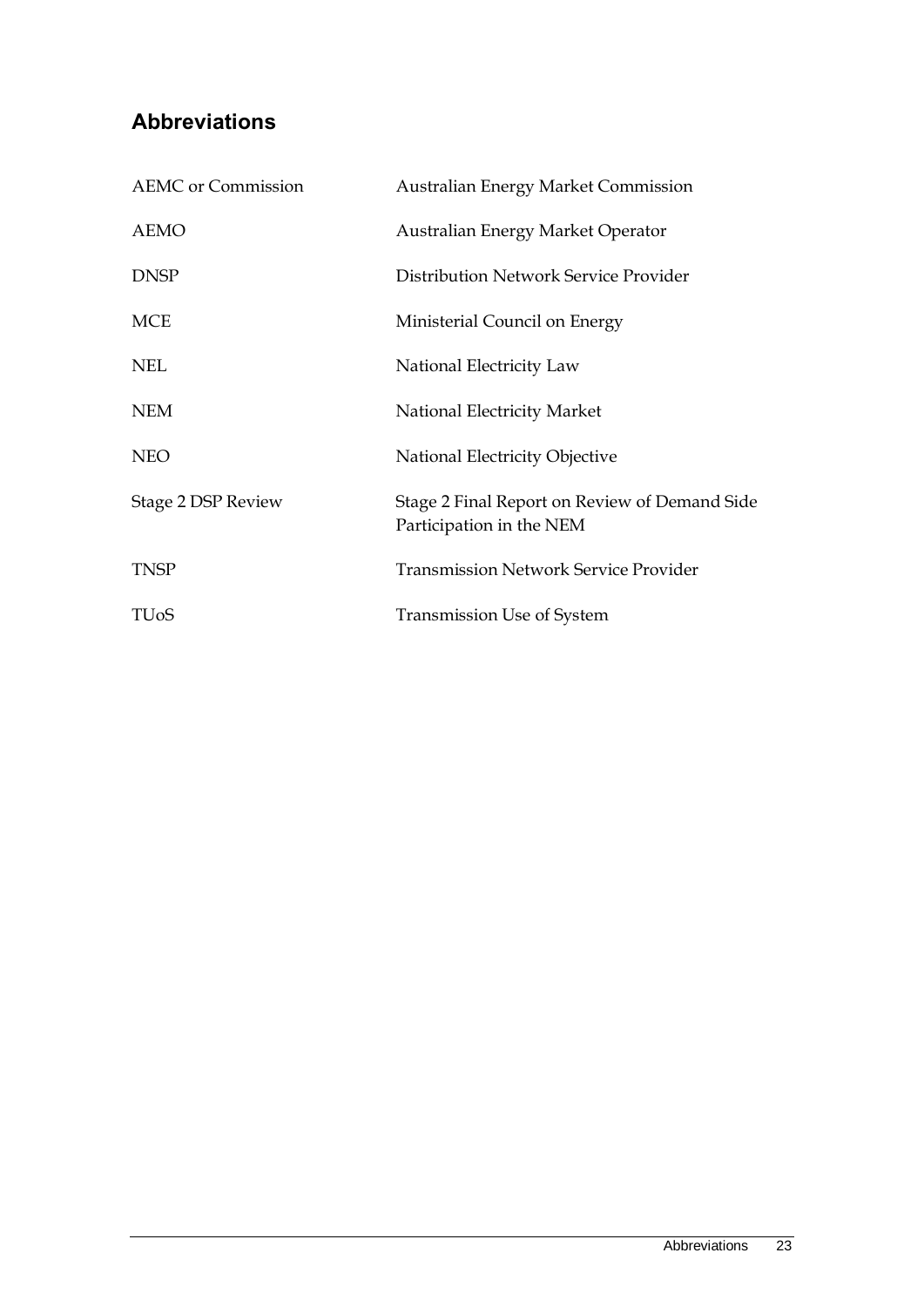## **A Summary of issues raised in submissions**

<span id="page-29-0"></span>

| <b>Stakeholder</b>                       | <b>Issue</b>                                                                                                                                                                                                                                                                                                                                                                                                                                                                         | <b>AEMC Response</b>                                                                                                                                                                                                                                                                                                                                                                                                                                                                                                                                                                                                                                                                          |
|------------------------------------------|--------------------------------------------------------------------------------------------------------------------------------------------------------------------------------------------------------------------------------------------------------------------------------------------------------------------------------------------------------------------------------------------------------------------------------------------------------------------------------------|-----------------------------------------------------------------------------------------------------------------------------------------------------------------------------------------------------------------------------------------------------------------------------------------------------------------------------------------------------------------------------------------------------------------------------------------------------------------------------------------------------------------------------------------------------------------------------------------------------------------------------------------------------------------------------------------------|
| Ausgrid                                  | There is the potential for an inefficient level of<br>incentive for embedded generators. However, this<br>would be mitigated by the fact that avoided TUoS<br>is immaterial in comparison to an network support<br>payment, and an embedded generator is likely to<br>take into account foregone avoided TUoS when<br>determining the size of the incentive required from<br>a network support payment. (p. 1).                                                                      | The Commission agrees that there is potential for an inefficient level of<br>incentive for embedded generators. Although the current materiality of<br>this Rule may be relatively low, the Rules need to be robust to ensure that<br>any circumstances where this eventuates are appropriately managed.                                                                                                                                                                                                                                                                                                                                                                                      |
| Ausgrid                                  | A DNSP would find it difficult to identify embedded<br>generators that receive a network support<br>payment. There would also be confidentiality<br>issues in circumstances of contracts with market<br>aggregators as opposed to the embedded<br>generators. (p. 1).                                                                                                                                                                                                                | The Commission acknowledges that, under the proposed Rule, an<br>implementable mechanism would be required to ensure DNSPs are made<br>aware of network support payments from TNSPs to embedded<br>generators. The draft Rule does not require this mechanism. This is<br>discussed further in chapter 6 of this draft Rule determination.                                                                                                                                                                                                                                                                                                                                                    |
| Ausgrid                                  | The administrative and coordination costs between<br>DNSPs and TNSPs would be likely to outweigh the<br>overall benefits of removing potential double<br>payments. It would be more practical to ensure that<br>TNSPs remove avoided TUoS from any network<br>support payments made to embedded generators.<br>An obligation could be put on DNSPs to keep a<br>register of avoided TUoS payments and provide<br>these to TNSPs in reasonable time frames when<br>requested. (p. 2). | The Commission agrees that it would be inefficient to impose<br>administrative and coordination costs that would be required to implement<br>the proposed Rule unless there was a clear economic gain from doing so.<br>The draft Rule seeks to ensure TNSPs take avoided TUoS payments into<br>account as suggested. However, the Commission does not currently<br>believe that an obligation is required for DNSPs to provide avoided TUoS<br>payments to TNSPs due to the TNSP being aware that an embedded<br>generator would, by default, be eligible to receive avoided TUoS<br>payments and would therefore be able to estimate these amounts based<br>on the provisions in the Rules. |
| <b>Energy Power Systems</b><br>Australia | The connection process needs to be made clearer.<br>$(p. 1)$ .                                                                                                                                                                                                                                                                                                                                                                                                                       | The connection process for embedded generators is outside the scope of<br>this Rule change.                                                                                                                                                                                                                                                                                                                                                                                                                                                                                                                                                                                                   |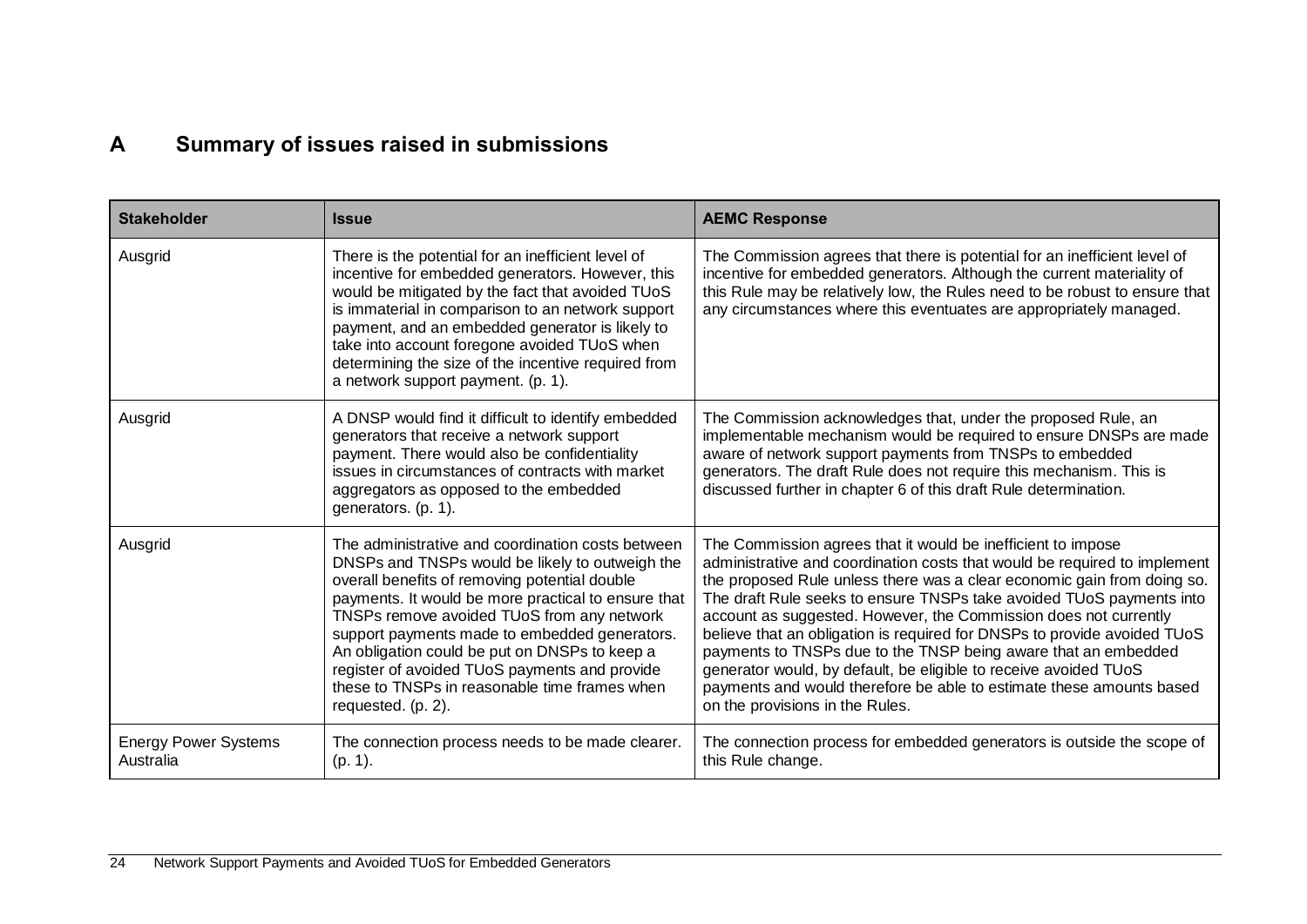| <b>Stakeholder</b>                       | <b>Issue</b>                                                                                                                                                                                                                                                                                                                                                                | <b>AEMC Response</b>                                                                                                                                                                                                                                                                                                                                                                                                                           |
|------------------------------------------|-----------------------------------------------------------------------------------------------------------------------------------------------------------------------------------------------------------------------------------------------------------------------------------------------------------------------------------------------------------------------------|------------------------------------------------------------------------------------------------------------------------------------------------------------------------------------------------------------------------------------------------------------------------------------------------------------------------------------------------------------------------------------------------------------------------------------------------|
| <b>Energy Power Systems</b><br>Australia | Rule change appears related to generators<br>connected to the Transmission network. The<br>consultation does not make a clear distinction<br>between network support agreements between an<br>embedded generator and a TNSP and those made<br>with a DNSP. The draft rule change should be<br>explicit that it is referring to a TNSP network<br>support agreement. (p. 2). | The Rule change relates only to network support payments from a TNSP<br>to embedded generators (who connect to a distribution network). This is<br>discussed in section 5.3 of this draft Rule determination.                                                                                                                                                                                                                                  |
| <b>Energy Power Systems</b><br>Australia | Avoided TUoS calculations are not transparent -<br>these should be published and made clearer to<br>enable negotiations with TNSPs simpler. (p. 2).                                                                                                                                                                                                                         | While transparency is generally desirable, this change is outside the<br>scope of this Rule change.                                                                                                                                                                                                                                                                                                                                            |
| <b>Energy Power Systems</b><br>Australia | Avoided TUoS should also be paid on the<br>locational and non-locational components as<br>embedded generators do not need a connection to<br>other base load generators. (p. 2).                                                                                                                                                                                            | The Commission believes that the locational component of prescribed<br>TUoS is the element that signals long-term costs. It is therefore<br>appropriate that this element is currently used to signal the cost savings<br>on the transmission network and discover an appropriate level of avoided<br>TU <sub>o</sub> S.                                                                                                                       |
| <b>Energy Power Systems</b><br>Australia | A differentiation between avoided TUoS and a<br>network support payment can be made as the<br>former compensates for local transmission benefits<br>and does not take into account other services and<br>benefits to the TNSP such as improving power<br>factor and voltage stability. (p. 3).                                                                              | The Commission agrees that the payments are intended to compensate<br>for services that are not exactly the same. This is discussed in chapter 5<br>of this draft Rule determination.                                                                                                                                                                                                                                                          |
| <b>Energy Power Systems</b><br>Australia | The proposed Rule would reduce the incentive to<br>build embedded generation and would result in a<br>less efficient network. The absence of a suitable<br>payment for location or service carried out would<br>reduce the number of projects commercially viable<br>and result in more network solutions being<br>required. (p. 3).                                        | The Commission believes that in order to achieve an efficient network, it<br>is necessary to provide an appropriate signal that would facilitate efficient<br>level of embedded generation being built. The draft Rule seeks to ensure<br>an efficient level of compensation would be made available to embedded<br>generators which would facilitate the efficient level of entry by embedded<br>generation at the most beneficial locations. |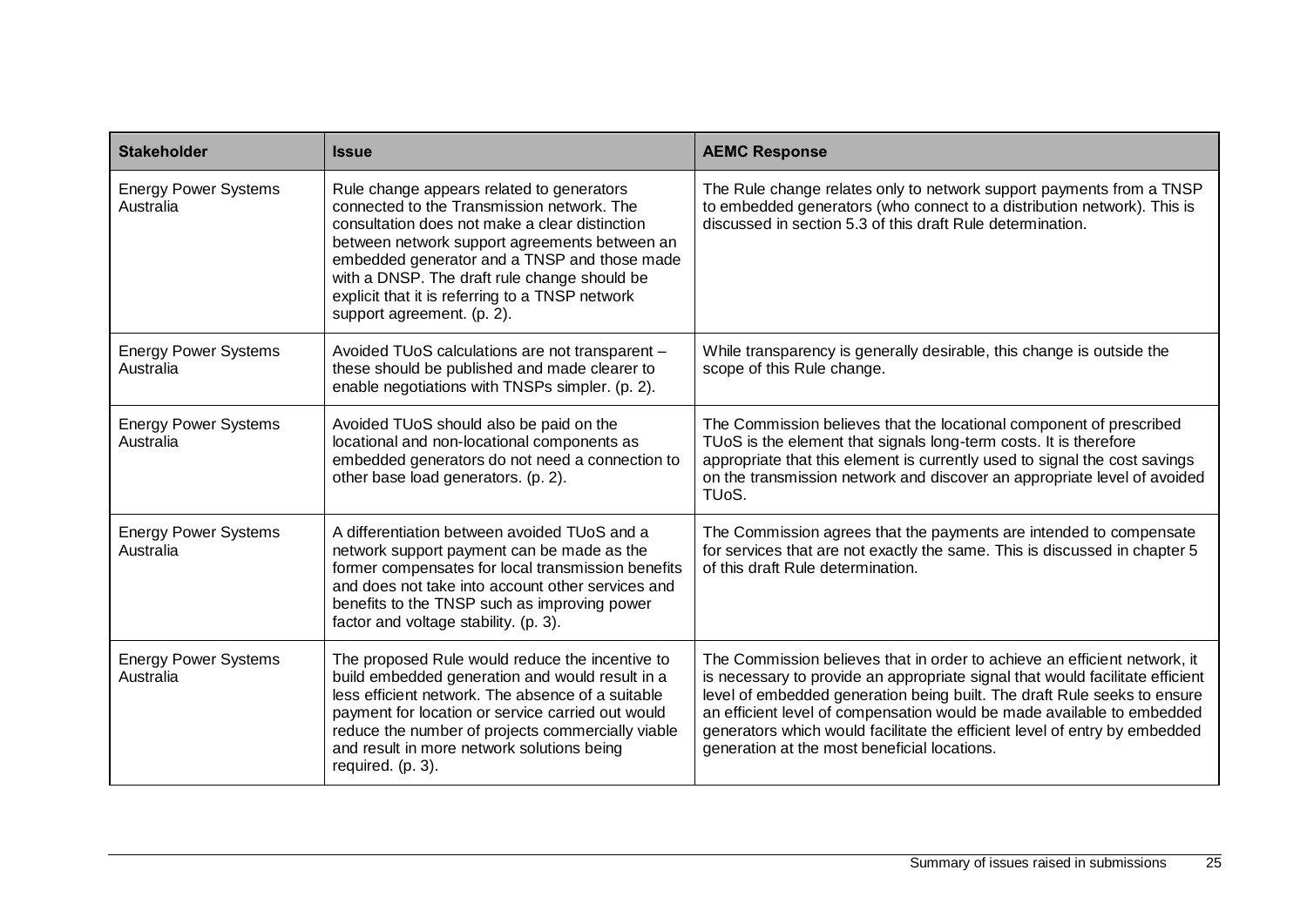| <b>Stakeholder</b>  | <b>Issue</b>                                                                                                                                                                                                                                                                           | <b>AEMC Response</b>                                                                                                                                                                                                                                                                                                                                                                                                                                                                                 |
|---------------------|----------------------------------------------------------------------------------------------------------------------------------------------------------------------------------------------------------------------------------------------------------------------------------------|------------------------------------------------------------------------------------------------------------------------------------------------------------------------------------------------------------------------------------------------------------------------------------------------------------------------------------------------------------------------------------------------------------------------------------------------------------------------------------------------------|
| <b>Ergon Energy</b> | There is a risk the two payments could<br>over-compensate embedded generators and<br>penalise end-customers when a TNSP passes<br>through network support payments to a DNSP and<br>the DNSP then passes them on to customers. (p.<br>$3)$ .                                           | The Commission agrees that there is potential for an inefficient level of<br>compensation for embedded generators. This is discussed in chapter 5 of<br>this draft Rule determination.                                                                                                                                                                                                                                                                                                               |
| <b>Ergon Energy</b> | An embedded generator may generate but receive<br>no avoided TUoS payment due to the way that<br>locational TUoS charges are calculated. Therefore<br>the strength and adequacy of the signal will be<br>largely influenced by how the TNSP develops its<br>locational charge. (p. 3). | The Commission agrees that an avoided TUoS payment to an embedded<br>generator is not guaranteed and depends on the ability to reduce the<br>DNSP's use of the transmission network at times of system peak. This is<br>however appropriate as the shared transmission network is augmented to<br>accommodate system peak. This is discussed in chapter 5 of this draft<br>Rule determination.                                                                                                       |
| <b>Ergon Energy</b> | There is the potential for an avoided TUoS signal<br>to be at odds with a network support payment<br>signal. Therefore, if one signal is removed, this<br>could result in locational decisions that don't meet<br>the interests/objectives of the NEM. (p. 4).                         | The Commission agrees that, because the services and benefits provided<br>by embedded generators for each payment can, in certain circumstances,<br>be differentiated, that there is the potential for each payment to validly<br>provide conflicting signals. This enables an embedded generator to make<br>an informed choice about its location. The potential differentiation of<br>service and benefit provided for each payment is discussed in chapter 5<br>of this draft Rule determination. |
| <b>Ergon Energy</b> | The consultation does not make a clear distinction<br>between network support agreements between an<br>embedded generator and a TNSP and those made<br>with a DNSP. $(p. 5)$ .                                                                                                         | The Rule change relates only to network support payments from a TNSP.<br>This is discussed in section 5.3 of this draft Rule determination.                                                                                                                                                                                                                                                                                                                                                          |
| <b>Ergon Energy</b> | A mechanism is required to allow a DNSP to know<br>when a TNSP enters a network support agreement<br>with an embedded generator. This would require<br>penalty provisions in the rules to provide sufficient<br>incentive and ensure the policy is workable in<br>practice. (p. 5).    | The Commission acknowledges that, under the proposed Rule, an<br>implementable mechanism would be required to ensure DNSPs are made<br>aware of network support payments from TNSPs to embedded<br>generators. The draft Rule does not require this mechanism. This is<br>discussed further in chapter 6 of this draft Rule determination.                                                                                                                                                           |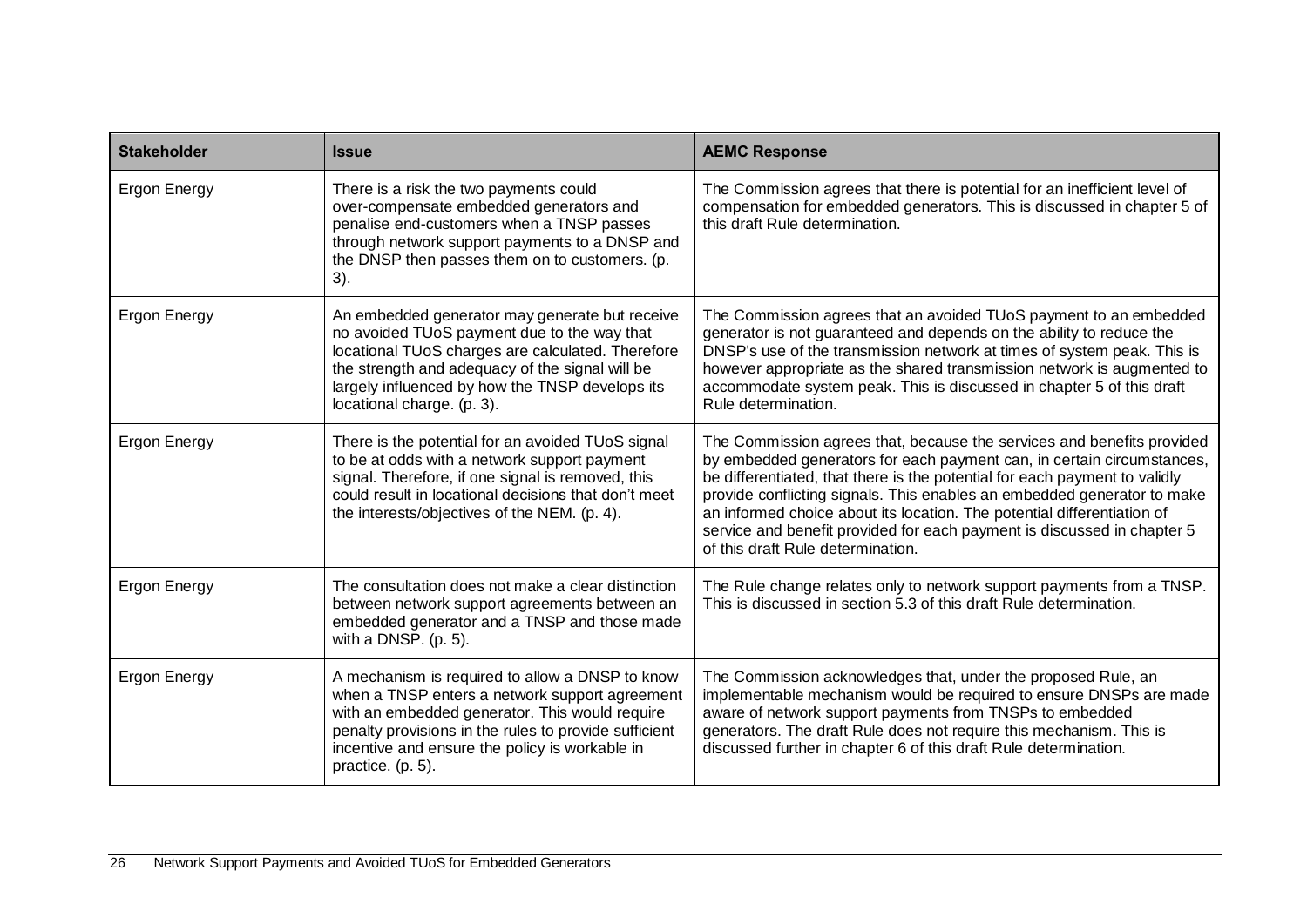| <b>Stakeholder</b>      | <b>Issue</b>                                                                                                                                                                                                                                                                                                                                                                                                                                                                       | <b>AEMC Response</b>                                                                                                                                                                                                                                                                                                                       |
|-------------------------|------------------------------------------------------------------------------------------------------------------------------------------------------------------------------------------------------------------------------------------------------------------------------------------------------------------------------------------------------------------------------------------------------------------------------------------------------------------------------------|--------------------------------------------------------------------------------------------------------------------------------------------------------------------------------------------------------------------------------------------------------------------------------------------------------------------------------------------|
| <b>Essential Energy</b> | A network support payment and avoided TUoS are<br>the same type of payment as they are<br>compensation for a reduction in demand on the<br>TNSP network that the TNSP would otherwise<br>have to provide to ensure a stable and reliable<br>supply of electricity. (p. 1).                                                                                                                                                                                                         | The Commission believes that evidence has been provided that shows<br>that a network support payment can provide an enhanced (and/or<br>potentially targeted) level of service. This is discussed further in chapter 5<br>of this draft Rule determination.                                                                                |
| <b>Essential Energy</b> | To be implementable, TNSPs will need to be<br>required to provide details on each network support<br>payment to DNSPs including a commencement<br>date and duration of payment. Confidentiality<br>issues would need to be considered. (p. 2).                                                                                                                                                                                                                                     | The Commission acknowledges that, under the proposed Rule, an<br>implementable mechanism would be required to ensure DNSPs are made<br>aware of network support payments from TNSPs to embedded<br>generators. The draft Rule does not require this mechanism. This is<br>discussed further in chapter 6 of this draft Rule determination. |
| <b>Grid Australia</b>   | Network support agreements are intended to<br>address system security and reliability issues<br>within operational rather than investment time<br>frames. The Rule change would therefore result in<br>under-signalling due to the embedded generator<br>not being able to receive the avoided TUoS. Where<br>a portion of a network support payment provides a<br>signal this could theoretically be removed from<br>avoided TUoS but this would not be<br>implementable. (p. 1). | The Commission agrees that the payments are intended to compensate<br>for services that are not exactly the same. This is discussed in chapter 5<br>of this draft Rule determination.                                                                                                                                                      |
| <b>Grid Australia</b>   | The potential for over-signalling could be<br>consistent with NEM to ensure operational security.<br>Embedded generators may be less willing to<br>provide network support should the Rule change<br>proceed reducing the potential for the security<br>benefits to be realised. (p. 1).                                                                                                                                                                                           | The Commission believes the correct signal would be provided by<br>allowing TNSPs to take avoided TUoS into consideration when<br>negotiating a network support payment with an embedded generator. This<br>negotiation should seek to take into account the value of services that<br>facilitate operational security.                    |
| Jemena                  | Rule change needs to differentiate between<br>network support payments from TNSPs and those                                                                                                                                                                                                                                                                                                                                                                                        | The Rule change is only in relation to (and therefore would have an<br>impact on) those embedded generators that receive a network support                                                                                                                                                                                                 |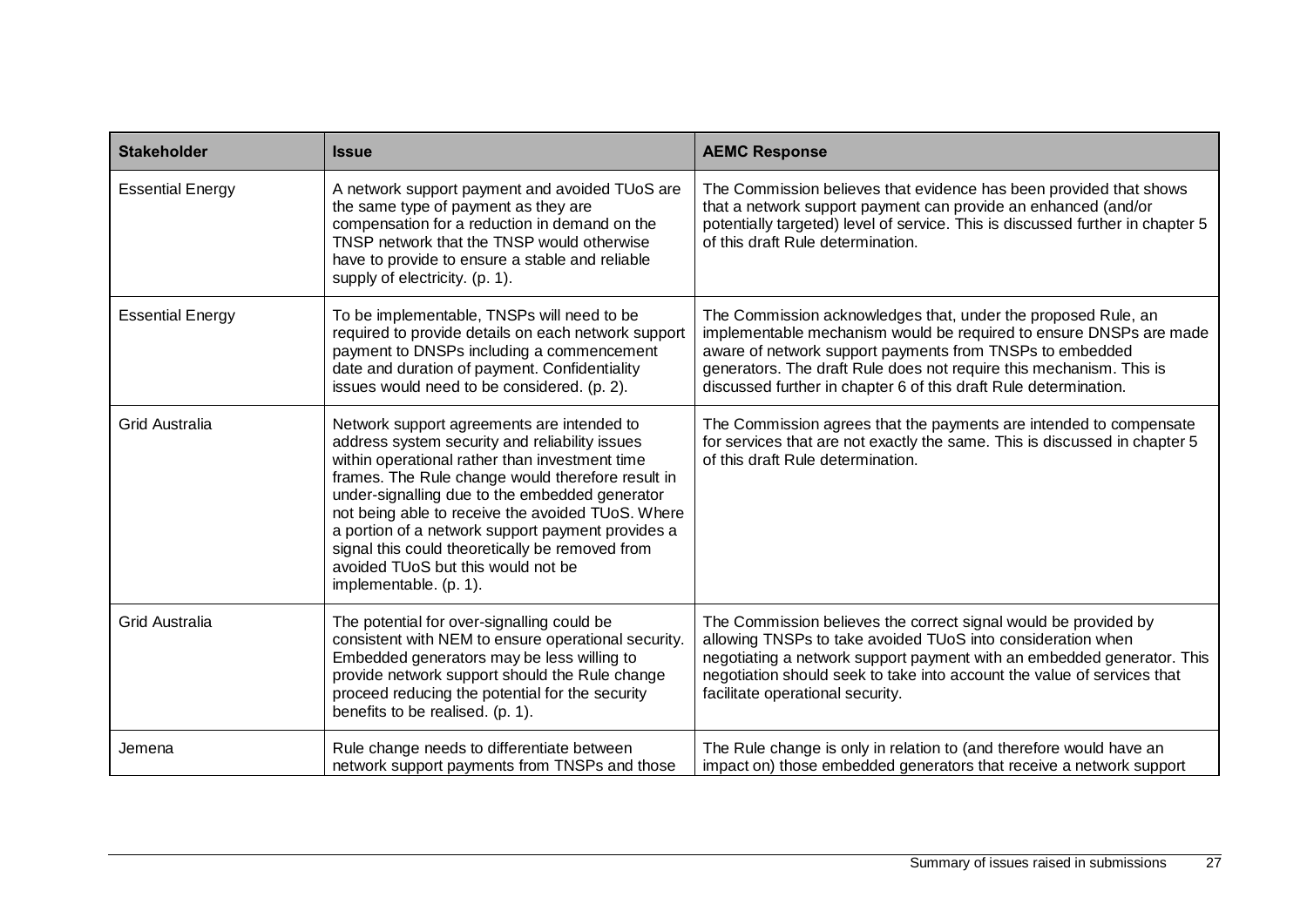| <b>Stakeholder</b> | <b>Issue</b>                                                                                                                                                                                                                                                                                                                                                                                                                                            | <b>AEMC Response</b>                                                                                                                                                                                                                                                                                                                                                                                               |
|--------------------|---------------------------------------------------------------------------------------------------------------------------------------------------------------------------------------------------------------------------------------------------------------------------------------------------------------------------------------------------------------------------------------------------------------------------------------------------------|--------------------------------------------------------------------------------------------------------------------------------------------------------------------------------------------------------------------------------------------------------------------------------------------------------------------------------------------------------------------------------------------------------------------|
|                    | from DNSPs. The former may be a double<br>payment and the latter is not (as the payment<br>relates to discrete benefits). (p. 1).                                                                                                                                                                                                                                                                                                                       | payments from a TNSP.                                                                                                                                                                                                                                                                                                                                                                                              |
| NovaPower          | Rule change needs to differentiate between<br>network support payments from TNSPs and those<br>from DNSPs. (p. 1).                                                                                                                                                                                                                                                                                                                                      | The Rule change relates only to network support payments from a TNSP.<br>This is discussed in section 5.3 of this draft Rule determination.                                                                                                                                                                                                                                                                        |
| NovaPower          | In Victoria, the embedded generator needs to be<br>generating during the 10 maximum peak days to<br>receive an avoided TUoS payment. (Attachment 2,<br>p. 12).                                                                                                                                                                                                                                                                                          | The Commission agrees that an avoided TUoS payment to an embedded<br>generator is not guaranteed and depends on the ability to reduce the<br>DNSP's use of the transmission network at times of system peak. This is<br>however appropriate as the shared transmission network is augmented to<br>accommodate system peak. This is discussed in chapter 5 of this draft<br>Rule determination.                     |
| Origin             | Where an network support payment includes<br>avoided Distribution Use of System payments, it<br>should not be assumed that it also covers benefits<br>analogous with avoided TUoS. (p. 1).                                                                                                                                                                                                                                                              | The Rule change relates only to network support payments from a TNSP.<br>This is discussed in section 5.3 of this draft Rule determination.                                                                                                                                                                                                                                                                        |
| Origin             | Instances of receiving both payments are<br>uncommon and it is difficult to get either due to<br>difficulties calculating the payments and the<br>stronger negotiating position of the DNSPs. (p. 1).                                                                                                                                                                                                                                                   | The Commission agrees that the current materiality is low. However, the<br>Rules need to be robust going forward. This is discussed further in<br>chapter 6 of this draft Rule determination.                                                                                                                                                                                                                      |
| SP AusNet          | The services can be differentiated. In Victoria,<br>DNSPs have responsibility for planning, and they<br>therefore purchase network support to avoid<br>augmenting transmission connection assets.<br>Therefore network support is a substitute for<br>transmission exit charges and not TUoS. If there is<br>coincidental benefit to the shared network then the<br>embedded generator should be compensated for<br>this. The Rule change could lead to | The Commission agrees that the payments are intended to compensate<br>for services that are not exactly the same. However, the definitions in the<br>Rules of a 'network support payment' and 'network' indicate that a<br>network support payment (as defined in the Rules) should not include<br>deferral of transmission connection assets. This is discussed in chapter 5<br>of this draft Rule determination. |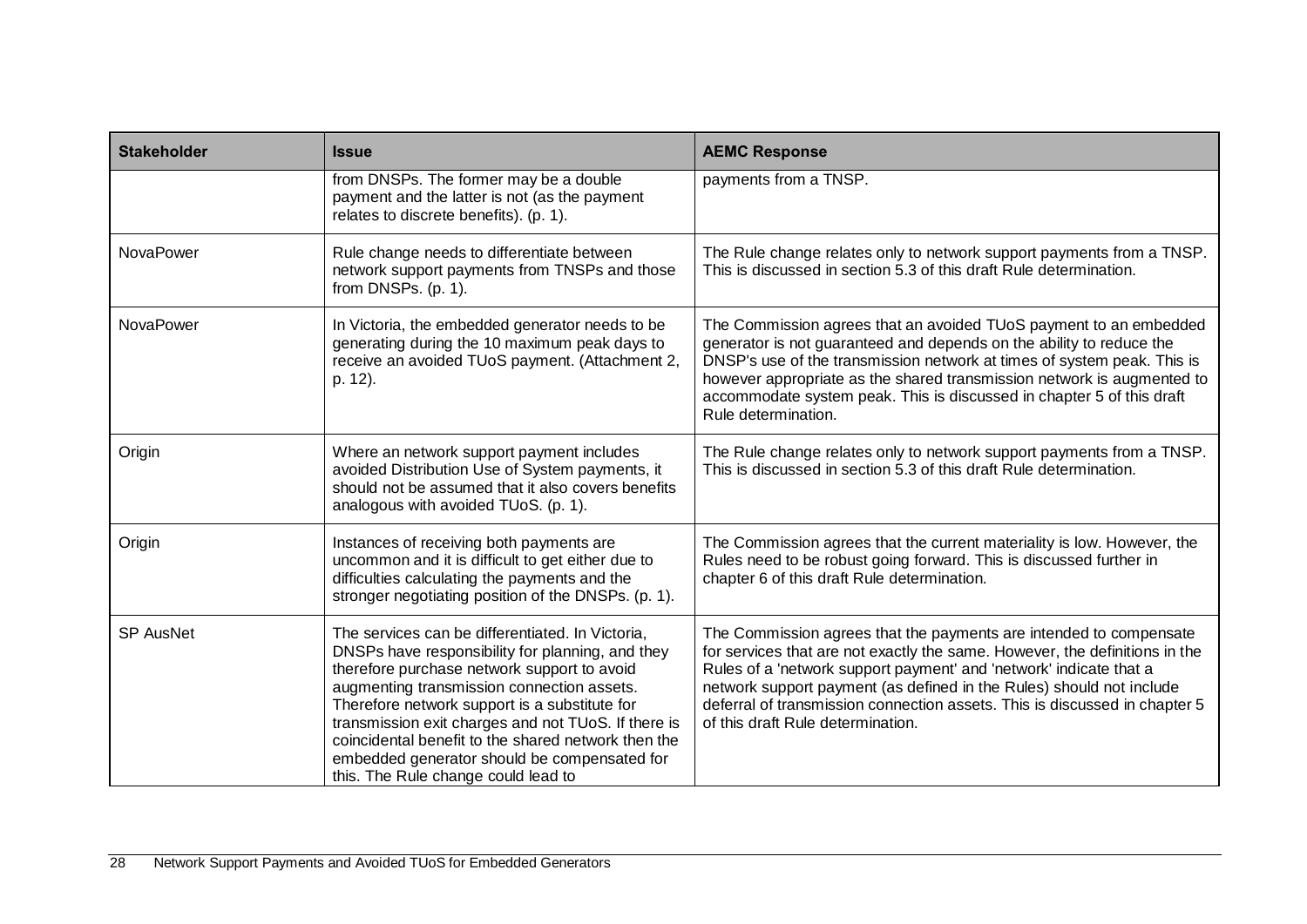| <b>Stakeholder</b> | <b>Issue</b>                                                                                                                                                                                                                                                                                                                                                                                                                                     | <b>AEMC Response</b>                                                                                                                                                                                                                                      |
|--------------------|--------------------------------------------------------------------------------------------------------------------------------------------------------------------------------------------------------------------------------------------------------------------------------------------------------------------------------------------------------------------------------------------------------------------------------------------------|-----------------------------------------------------------------------------------------------------------------------------------------------------------------------------------------------------------------------------------------------------------|
|                    | under-compensation. (p. 1).                                                                                                                                                                                                                                                                                                                                                                                                                      |                                                                                                                                                                                                                                                           |
| <b>SP AusNet</b>   | The current Rules keep the two payments separate<br>and transparent. (p. 2).                                                                                                                                                                                                                                                                                                                                                                     | The Commission agrees that there can be a benefit to transparency by<br>retaining two separate payments.                                                                                                                                                  |
| <b>SP AusNet</b>   | No embedded generators on the SP AusNet<br>network currently receive both payments. (p. 3).                                                                                                                                                                                                                                                                                                                                                      | The Commission agrees that the current materiality is low. However, the<br>Rules need to be robust going forward. This is discussed further in<br>chapter 6 of this draft Rule determination.                                                             |
| TRUenergy          | Embedded generators do not pay prescribed TUoS<br>and cannot therefore receive the same benefit or<br>signal from causing reductions in network costs as<br>customers. (p. 1).                                                                                                                                                                                                                                                                   | The Commission agrees that embedded generators currently only receive<br>locational signals in terms of the benefit they have to the transmission<br>network via avoided TUoS payments or network support payments.                                       |
| TRUenergy          | A network support payment and avoided TUoS<br>payment compensate for different services based<br>predominantly on being able to defer different parts<br>of the network. Network support is to defer specific<br>major augmentation of the transmission system<br>and avoided TUoS compensated for locational<br>benefits including the reduced need to import<br>power from distant generators and thus reinforce<br>local substations. (p. 2.) | The Commission agrees that the payments are intended to compensate<br>for services that are not exactly the same. This is discussed in chapter 5<br>of this draft Rule determination.                                                                     |
| TRUenergy          | No embedded generator currently receives both so<br>the Rule change would not be proportional. (p. 2.).                                                                                                                                                                                                                                                                                                                                          | The Commission agrees that the current materiality is low. However, the<br>Rules need to be robust going forward and there would be benefit in<br>introducing the draft Rule. This is discussed further in chapter 6 of this<br>draft Rule determination. |
| TRUenergy          | Revenues streams from both payments are<br>factored in when building an investment case for<br>an embedded generator. The payments also<br>provide an incentive to complete plant on time.                                                                                                                                                                                                                                                       | The Commission believes that it is appropriate to retain the potential for<br>both payments. This is discussed in chapter 5 of this draft Rule<br>determination.                                                                                          |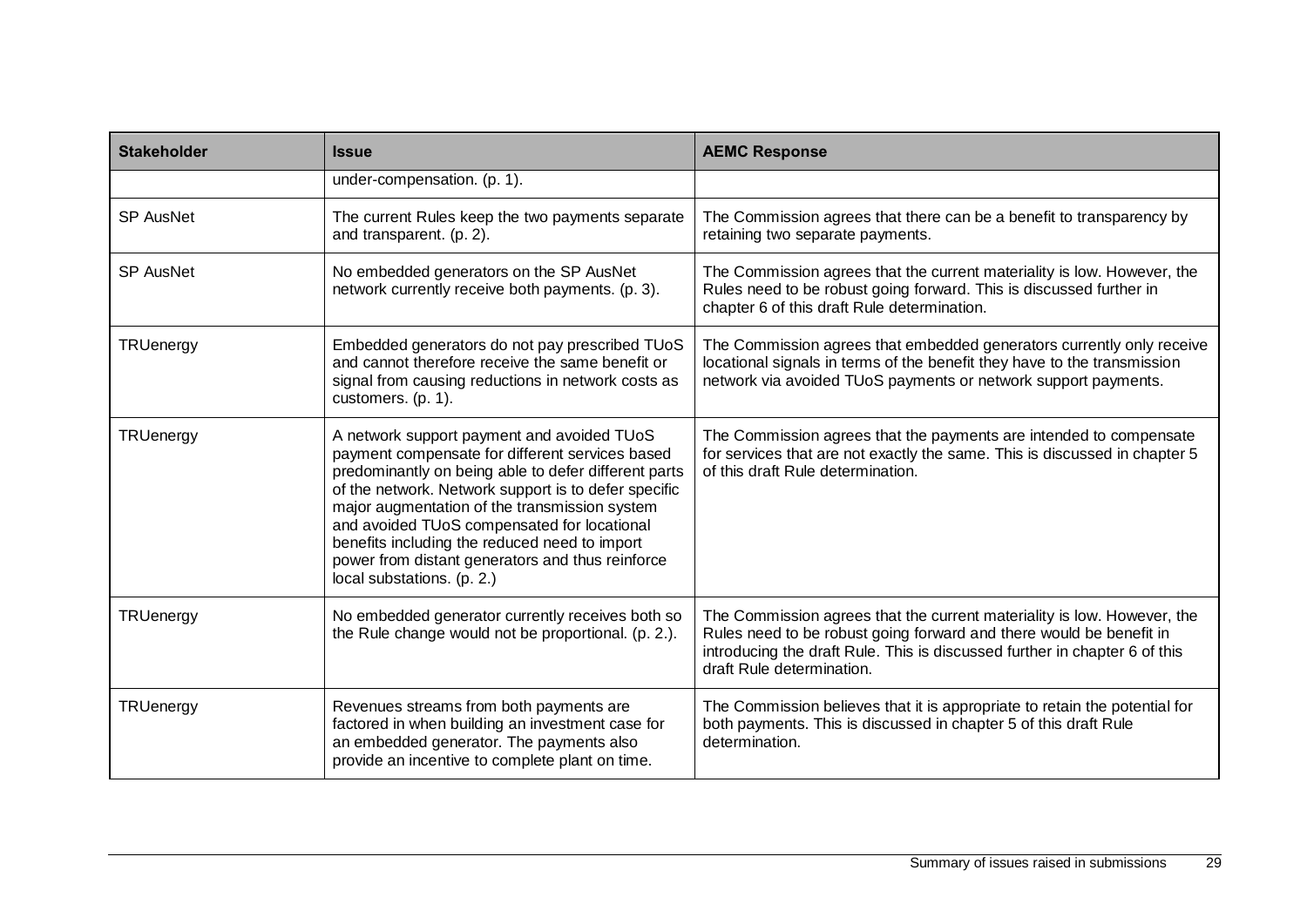| <b>Stakeholder</b>   | <b>Issue</b>                                                                                                                                                                                                                                                                                                                                                                                                                                                                                     | <b>AEMC Response</b>                                                                                                                                                                                                                                                                                                                                                                                                                                        |
|----------------------|--------------------------------------------------------------------------------------------------------------------------------------------------------------------------------------------------------------------------------------------------------------------------------------------------------------------------------------------------------------------------------------------------------------------------------------------------------------------------------------------------|-------------------------------------------------------------------------------------------------------------------------------------------------------------------------------------------------------------------------------------------------------------------------------------------------------------------------------------------------------------------------------------------------------------------------------------------------------------|
| TRUenergy            | Grandfathering should be considered to protect<br>investments made in good faith. (p. 3)                                                                                                                                                                                                                                                                                                                                                                                                         | The draft Rule would allow for both payments although the lack of any<br>known examples of an embedded generator receiving both payments<br>means that the need to put in place specific measures to transition from<br>the current arrangements would not be required. This is discussed further<br>in chapter 6 of this draft Rule determination.                                                                                                         |
| <b>United Energy</b> | The staff Consultation paper overlooks network<br>support agreements between DNSPs and<br>embedded generators.                                                                                                                                                                                                                                                                                                                                                                                   | The Rule change relates only to network support payments from a TNSP.<br>This is discussed in section 5.3 of this draft Rule determination.                                                                                                                                                                                                                                                                                                                 |
| <b>United Energy</b> | Embedded generators should receive avoided<br>TUoS even though on their own they are unlikely to<br>defer augmentation, their aggregate existence<br>provides a benefit that should be compensated.<br>Where these are firm and dependable alternative<br>to augmentation then network support payments<br>can be offered to operate according to agreed<br>conditions. (p. 12).                                                                                                                 | The Commission agrees that the payments are intended to compensate<br>for services that are not exactly the same. This is discussed in chapter 5<br>of this draft Rule determination.                                                                                                                                                                                                                                                                       |
| <b>United Energy</b> | A network support payment may include a<br>component of revenue for prescribed transmission<br>services related to the TUoS non locational charge,<br>the common services charge, the equalisation<br>charge or prescribed entry and exit services. It may<br>also include an avoided TUoS charge however this<br>is unlikely as TNSPs are well informed (of avoided<br>TUoS) when entering negotiations for a network<br>support agreements and would not include such a<br>component. (p. 15). | The Commission agrees that the payments are intended to compensate<br>for services that are not exactly the same. Additionally, the Commission<br>understands that there are incentives on TNSPs to negotiate an efficient<br>payment for its network support agreements although the Rules are not<br>currently clear on how TNSPs should treat avoided TUoS in those<br>negotiations. This is discussed in chapter 5 of this draft Rule<br>determination. |
| <b>United Energy</b> | Retaining both payments would retain<br>transparency. It is less desirable if compensation<br>for both benefits are built into the network support                                                                                                                                                                                                                                                                                                                                               | The Commission agrees that there can be a benefit to transparency by<br>retaining two separate payments.                                                                                                                                                                                                                                                                                                                                                    |